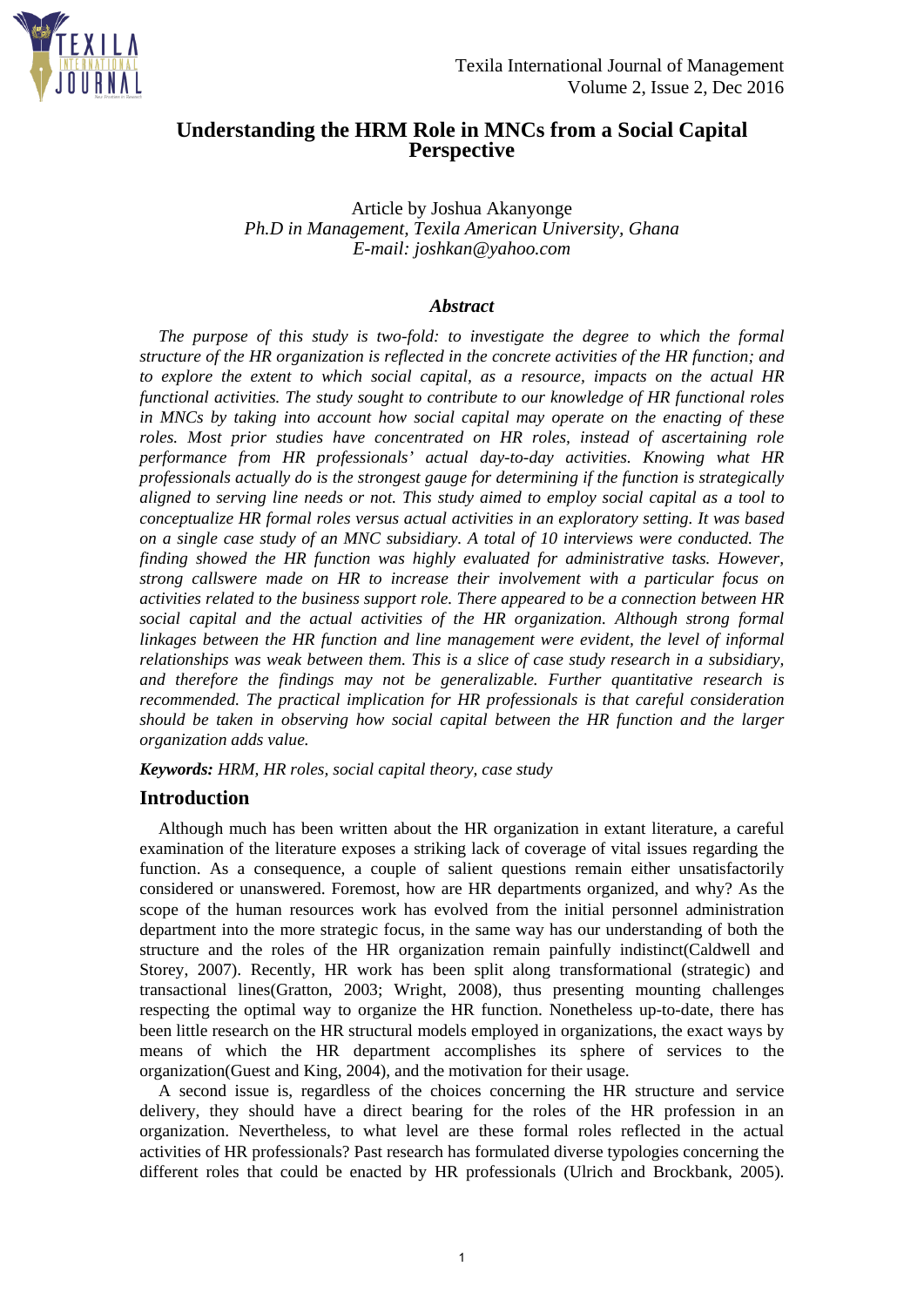These efforts were backed by an insistence that the HR function become more strategic or business focused. However, majority of extant literature is largely normativein kind and/or founded on notional typologies of the roles played by the HR profession. In line with a growing body of research focused on strategy-as-practice in the strategy field (e.g. Jarzabkowski, Balogun, and Seidl, 2007; Golsorkhi, Rouleau, Seidl, and Vaara, 2010), there is a pressing necessity to increase our understanding of what activities are actually undertaken by HR departments. In other words, what kind of *activities* take place within the daily work of the HR function, do these correspond with formal HR structures and firm strategy, and which of these activities are perceived to add value?

In recent times, a growing body of research has emphasized the importance of leveraging social capital within and across units in an organization. Social capital can contribute to the successful performance of MNCs in several ways (Taylor, 2007). The designation social capital refers tothe gains that accrue from the links and informal relationships of people inside an organization and outside (Kostova and Roth, 2003). It refers to the stores of trust, norms and networks that individuals can use for overcoming common hurdles. Social capital is described as having three components:structural, cognitive and relational forms (Nahapiet and Ghoshal, 1998). The structuralsocial capital is founded upon the network of people one knows and who are the source of information and support (Burt, 1992; Adler and Kwon, 2002). Relational social capital '… describes the kind of personal relationships people have developed with each other through a history of interactions' (Nahapiet and Ghoshal, 1998: 244). Lastly, cognitive social capital '… refers to those resources providing shared representations, interpretations, and systems of meaning among parties' (Nahapiet and Ghoshal, 1998: 244). For all the possible benefits accruing from social capital little research is available on its influence on the HR function as it interacts with the larger organization.

#### **Research questions**

From the foregoing much research has been conducted on the formal roles of the HR organization. However what remains unexplored is the tangible *activities* that HR professionals undertake and the level to which these reflect their expected roles, in particular the role of 'strategic business partner'. Moreover, social capital as an organizational resource has been scantily investigated concerning the extent to which it influences the ability of HR professionals to implement HR structures and carry out their intended activities. With regard to the research gap delineated above, the corresponding research questions of this study are as follows:

- 1. To what extent is the formal structure of the HR organization reflected in the actual activities of HR professionals?
- 2. To what extent are HR activities influenced by the level of social capital between the HR function and line management?

#### **Literature review**

In the past, researchers produced multiple HR role classifications(see Tyson and Fell, 1986; Storey, 1992; Ulrich, 1997) and investigated whether HR practitioners have been found to be performing all of these roles or only some. Evans et al (2010) categorized the HR function into three roles, namely, Process and Content Development, Service Delivery and Business Support. This structure finds support in the 'HR delivery models' proposed by other HRM scholars (Lawler, Boudreau and Mohrman, 2006; Caldwell, 2008; Ulrich et al., 2008; Wright, 2008) and the roles are reflected in the way MNCs today organize their HR function. Caldwell and Storey (2007) argue that organizing HR in a certain way underlines what is important to the firm such as "which HRM issues will be focused on, measured, and followed up".

According to Evans et al (2010) 'Process and content development' refers to how HRM policies, practices and processes are developed and thus who is responsible, who is involved,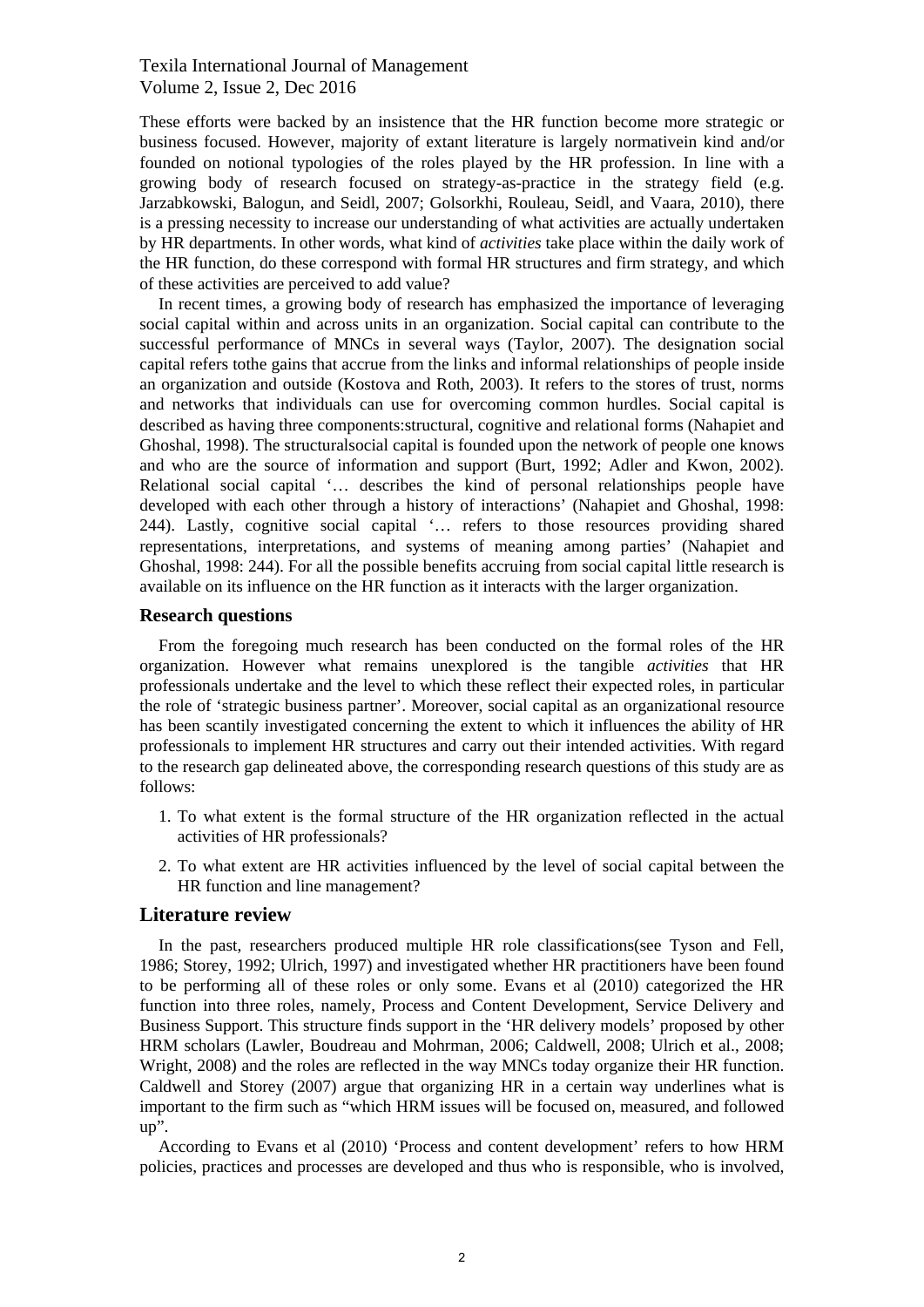and in what capacity. The main purpose of the HR service delivery is to carry out "regular transactional operations connected with HRM, carried out at low cost and with a satisfactory service level" (Evans et al., 2010). 'Business support' refers to the direct ways in which the HR function works with line and top managers on HRM issues. One part of the 'strategic' business support role is to contribute to discussions about people aspects of strategy and organizational capabilities; another may be to work with line/top management on change processes, including organizational redesign.

#### **A Conceptual Framework**

From the foregoing, a conceptual framework of the HR organization on the case company below further clarifies the design of the thesis. Evans et al. (2010) categorized the three roles of the HR function of MNCs into content and process development, service delivery, and business support.



**Figure 9.** Conceptual Framework of the Study

Ulrich, Younger, and Brockbank (2008) posit that the HR structure is an essential ingredient, enabling the function to align itself with the overall structure of the larger corporation in order to reach its goals and those of the broader firm's strategic goals. Whereas their study focused on strategy versus roles, this study's emphasis is roles versus actual activities. Additionally, despite a considerable body of research on the role of social capital on the HR function, little is known as to the extent to which the social capital between the HR department and the line management influences the actual activities of HR departments.

This paperattempts to apply the classification by Evans et al. (2010), which distinguishes between the process and content development, service delivery, and business support roles of the HR function. Since the content and development role is a function of corporate HR of the case company, only the service delivery and business support roles will be explored in this study. Have these facets of the formal structure of the HR organization been actually 'lived' in the day-to-day activities of HR professionals? How has the HR organization balanced the demands of traditional HRM activities and the need to be strategically focused to the businesses? And how has social capital between HR and the line management impacted the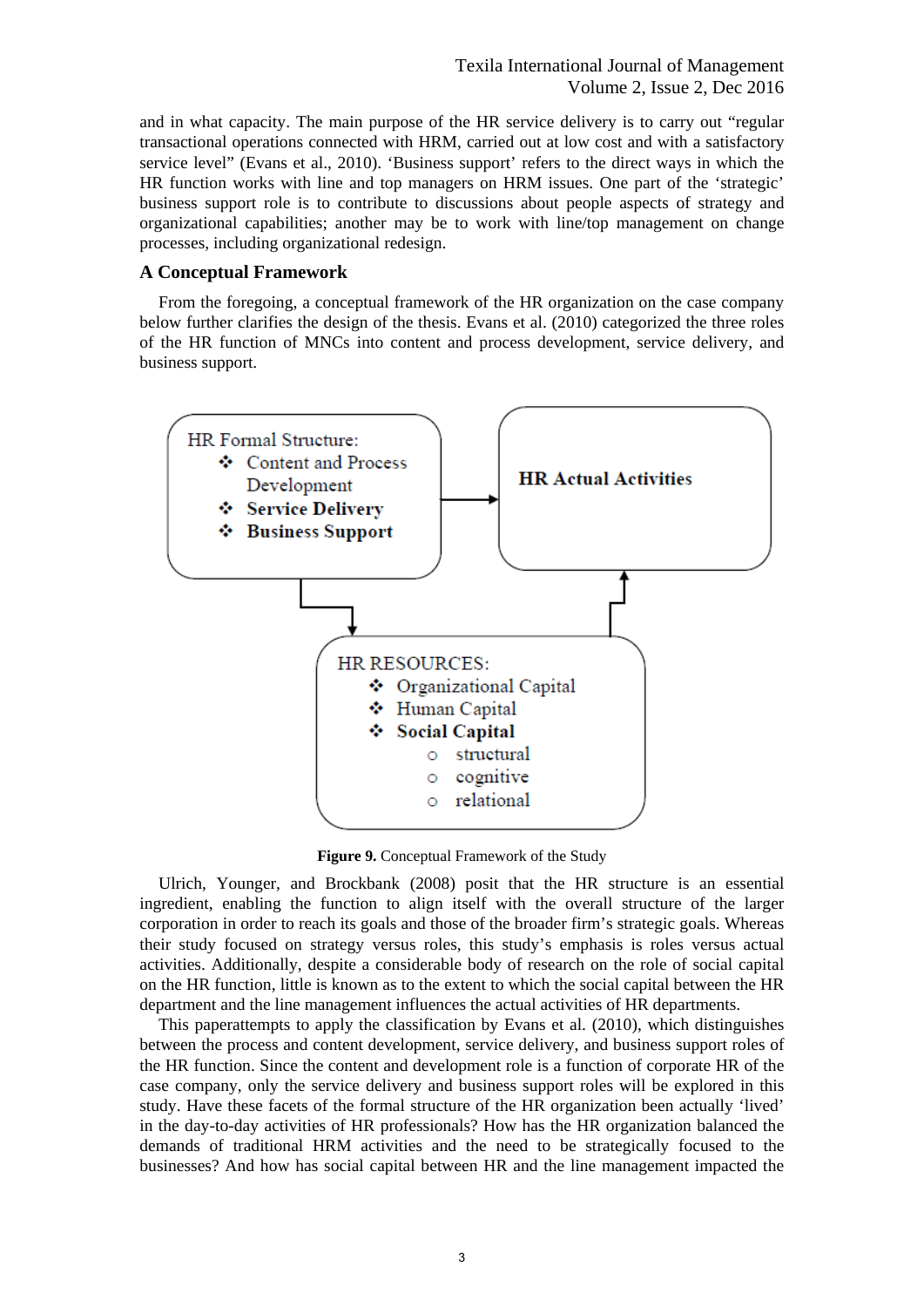extent to which the HR function delivers on its formal roles? Furthermore, the researcher expects to see that activities should correspond to formal roles, but will be influenced by the level of social capital between HR and the line management. These key issues guided the empirical examination of the case company.

#### **Methodology**

Both primary and secondary data were collected for this study. Secondary data in the form of annual reports, working diaries and corporate publications along with information from the firm's website contributed to a rich source of data. Primary data were collected as follows. The Triangulation technique as a key influencing characteristic of the case study implies gathering data from multiple sources for the purpose of obtaining a thorough understanding of the phenomenon under investigation (Ghauri, 2004). However given the thoughts of Ghauri (2004) on the aims of triangulation, other managers were interviewed in addition to HR ones. Specifically, respondent triangulation was used. To ensure accuracy, a few key managers were the focus of the interviews for deep, comprehensive information instead of a large pool of less informed employees (Huber& Power, 1985). Overall, *5*HR and 5 line managers were interviewed between January and March, 2011. Nine were separate interviews and the remaining one was conducted on an HR manager and the assistant. The criterion for selecting HR and line managers was to get a holistic view of the role of the HR function across the three lines, and to facilitate the study on the role of social capital between these two groups of individuals.

Semi-structured interview as a data gathering method was used for two purposes in this research. It wasthe only instrument in conducting qualitative study – interviewing selected HR and line managers. Second, it was also used to discuss the case company's organizational context and human resources management with their HR and/or general manager. The outline of the interview was not fixed in advance completely. Rather, annotationswere deployed from precedent interviews to update and refine the outline, themes and questions as the researcher moved from one respondent to the next. Individual attributes (e.g., demographics, function, and expertise) and individual structural characteristics based on descriptive social network analysis (e.g., centrality, information brokerage roles) were used as criteria for selecting up to ten respondents for interviewing. Respondents' recent experiences in utilizinginformal connections in effecting HR interventions provided the background for probes enabling us to draw valid conclusions as to how social capital influences HRM.

It was desirable for each interview session to last 45minutes except for instances where an interviewee had more informative experiences to relate. In addition to tape-recording all interviews, the researcher took personal notes. The researcher tried to capture actual activities, opposed to general responses about roles, by asking the interviewees to first of all describe the formal HR structure of the organization. This was followed by a second question to describe their actual activities in a week.

#### **Case background: kanga oy**

Kanga Oy is a subsidiary of Zokko Corporation. Zokko is one of the leading players in the energy markets. Key competitive strengths being technological innovation and comprehensive efficiency, the company has built efficient green solutions. Using the latest cutting edge technology the company furnishes innovative solutions that are efficient, environmentally friendly, and economically viable to customers. With multiple units across the globe, Zokko employs nearly 20000 highly motivated individuals. As a publicly traded firm it is listed in the NASDAQ OMX Helsinki, Finland.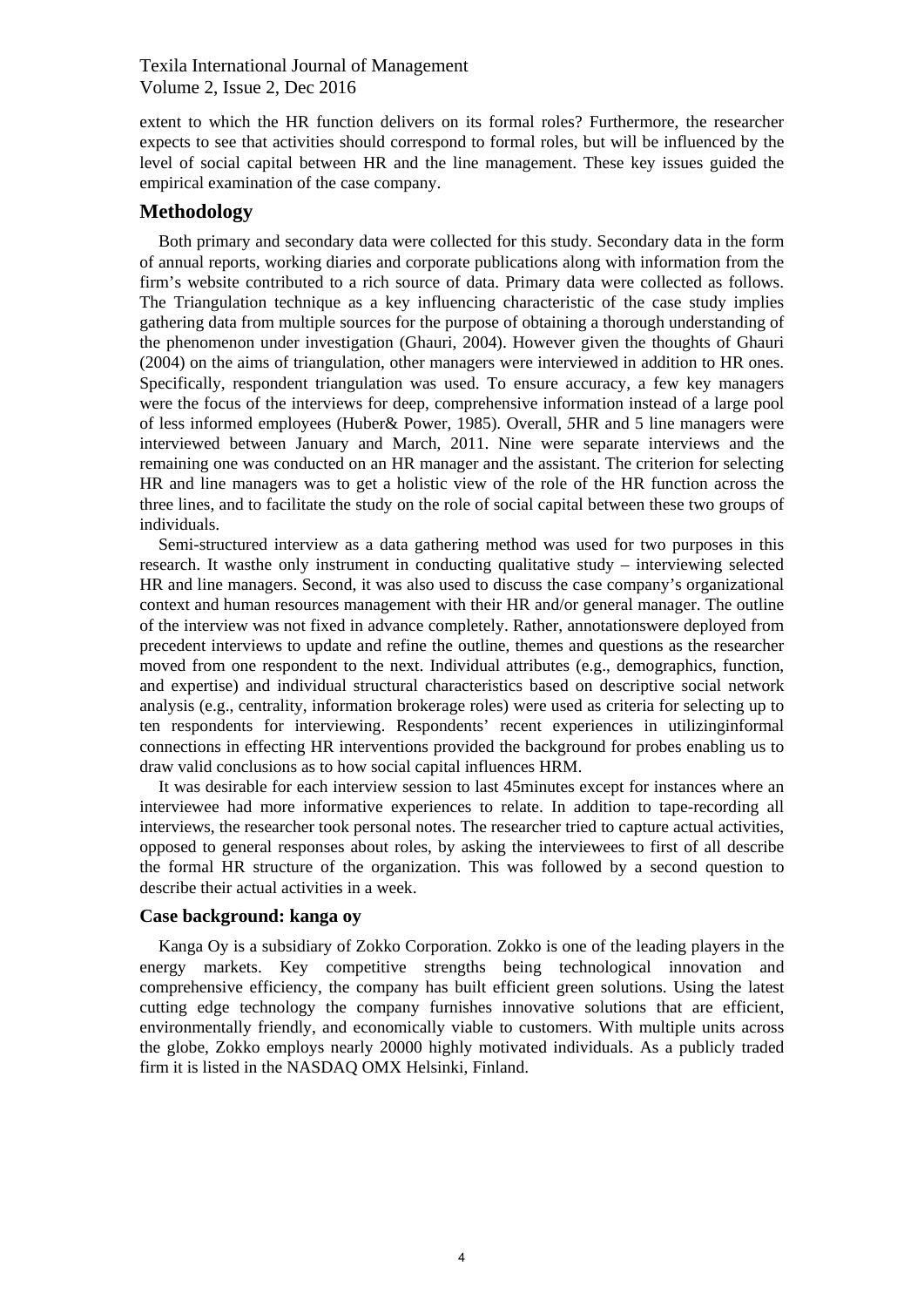



**Figure 11.** Kanga Subsidiary—HR Organization

The Kanga Subsidiary Company is one of the country-level units and the role of the HR function therein is to carry out HR activities. The HR director for Kanga Subsidiary Company, as depicted in Figure above has jurisdiction over the three HR managers of units A, B and C, as well as the learning and development, and recruiting managers. In line with the globally integrated HR policy, the learning and development and recruiting managers, seated in unit B, have reponsibility for the respective needs of all three units in the subsidiary.

# **Findings and discussions**

The empirical data gathered on the actual activities of HR managers revealed mixed outcomes. Both HR and line managers were asked to what extent the HR organization's formal structure was reflected in the actual activities of the department. Resource management, learning and development, processes and systems, and recruitment were the formal HR roles and responsibilities the interviewees enumerated. Other roles identified were remuneration and compensation, strategic HRM, handling safety and legal issues.

The general activity of the HR organization was highly evaluated. To the question as to whether the HR actual activities differed from the formal roles and responsibilities, one line manager responded:

*"I think 99% or 98-99% they are doing their work very well. Every time we receive our salary in time. They do their work efficiently because I assume that … they are quite many who have worked quite long time so they know what to do. And also new people they they can mentor them what to do."* 

#### *(Head:Investigation Group for Technical Services)*

Clearly, prompt salary payment, longevity of service and the successful integration of new employees were the reasons assigned for the positive evaluation of HR functional performance. Another encouraging commendation came from a senior line manager who stated:

*"I will say, "good" or at least "ok". Most cases I will say we get the support needed. Sometimes we get really really busy, there might be some delay but that's of course there are always resource limitation… They are very knowledgeable in the areas let's say line managers are not so familiar, the timing, the exact details of national agreeements or laws and regulations … where for sure need expert support."*

#### *(Director, Industrial Operations)*

The learning and development team was found to be actively engaged in creating, procuring, and conducting training and developing programs for employees. There was a growing awareness that training provides a way of honing skills, improving productivity and work quality and ensuring employee devotion and loyalty. Progressively, managers are becoming aware that deepening the knowledge, sharpening the skills and competencies of employees is a business necessity that could grant a competitive advantage in recruiting and retaining a high calibre workforce, potentially leading to growth in business. Despite their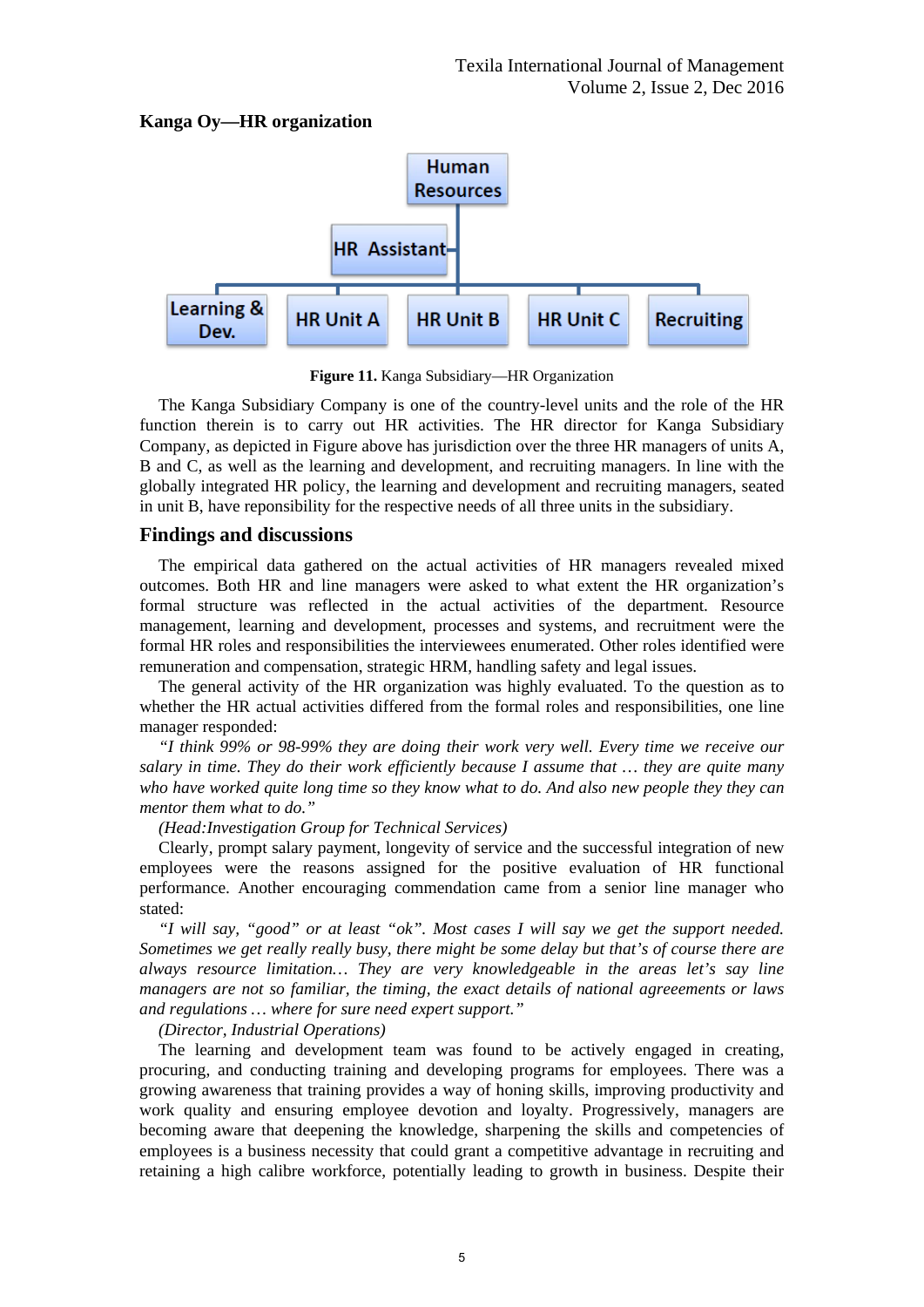good efforts, line managers complained aboutthe learning and development team's failure to maintain regular contact to assess training and development needs. In addition, presentation materials were either out of date or dysfunctional.

The recruiting team maintained contacts within the community and often participated in job fairs. Contacts were extended to colleges and universities in search for prospective job seekers. Given his extensive stay at the company, the recruiting manager was thoroughly familiar with the firm, the businesses, and the human resources policies of the companies to confidently discuss with potential employees, wages, working conditions and opportunities for development and promotion.

#### **Formal roles versus actual activities**

The focus of the analysis on this section is to discover the extent to which HR professionals were enacting their formal roles and responsibities in daily activities. The analysis starts by presenting and dilating on Tables A-E, summarizing the formal roles versus actual activities of five individual HR managers. The tables have a third column listing the differences between the formal roles and actual activities. The next sections consider in detail the extent to which the actual activities of the HR function are influenced by social capital in reference to social capital theory.

| <b>Formal Structureand</b><br>Roles | <b>Actual Activities</b>               | Key Differences (if<br>any) |
|-------------------------------------|----------------------------------------|-----------------------------|
|                                     |                                        |                             |
| HR Manager:                         | HR Manager:                            | A line manager at the       |
| • Resource                          | 1. Production management               | factory maintenance         |
| management: global                  | meetings                               | department                  |
| resourcing of talent                | 2. Writing employment contracts        | complained this HR          |
| • Learning and                      | 3. Meeting with production             | manager was not             |
| development                         | managers and shop stewards             | proactive during a lay-     |
| processes<br>and                    | 4. Open office for employees           | off exercise.               |
| systems                             | 5. CR profit                           | Business support by         |
| • recruiting                        | Line Manager:                          | this HR manager was         |
| Response from Line                  | <b>Global Resourcing Manager</b>       | insignificant.              |
| Manager:                            | attends all management meetings:       |                             |
| global resourcing---to              | • DCV Production                       |                             |
| explore talent across the           | <b>Management Team Meetings</b>        |                             |
| globe.                              | <b>ECOTECH Management</b><br>$\bullet$ |                             |
| To cooperate with                   | <b>Team Meetings</b>                   |                             |
| regional resourcing                 | • PCE Management Team                  |                             |
| managers in finding                 | Meetings                               |                             |
| neededresources.                    | Info session (for all managers         |                             |
|                                     | and shop stewards on                   |                             |
|                                     | production issues)                     |                             |
|                                     |                                        |                             |

**Table A.** Global Resourcing Manager

The global resourcing manager defined his responsibility as assessing global human resources needs and identifying appropriate expertise, wherever it could be found, to fill these needs. He would subsequently give recommendations and assistance to the four regional resourcing managers. In addition to this bigger role, he was also expected to liaise with the Kanga local unit line managers on people strategy. There he maintained strong formal linkages with line management by regular presence at management team meetings where he became strategically involved with the businesses. He would get to know what kind of business decisions were made so as to discuss the human resource implications for such decisions. Responding to how he really got line managers to listen to him as a trusted advisor,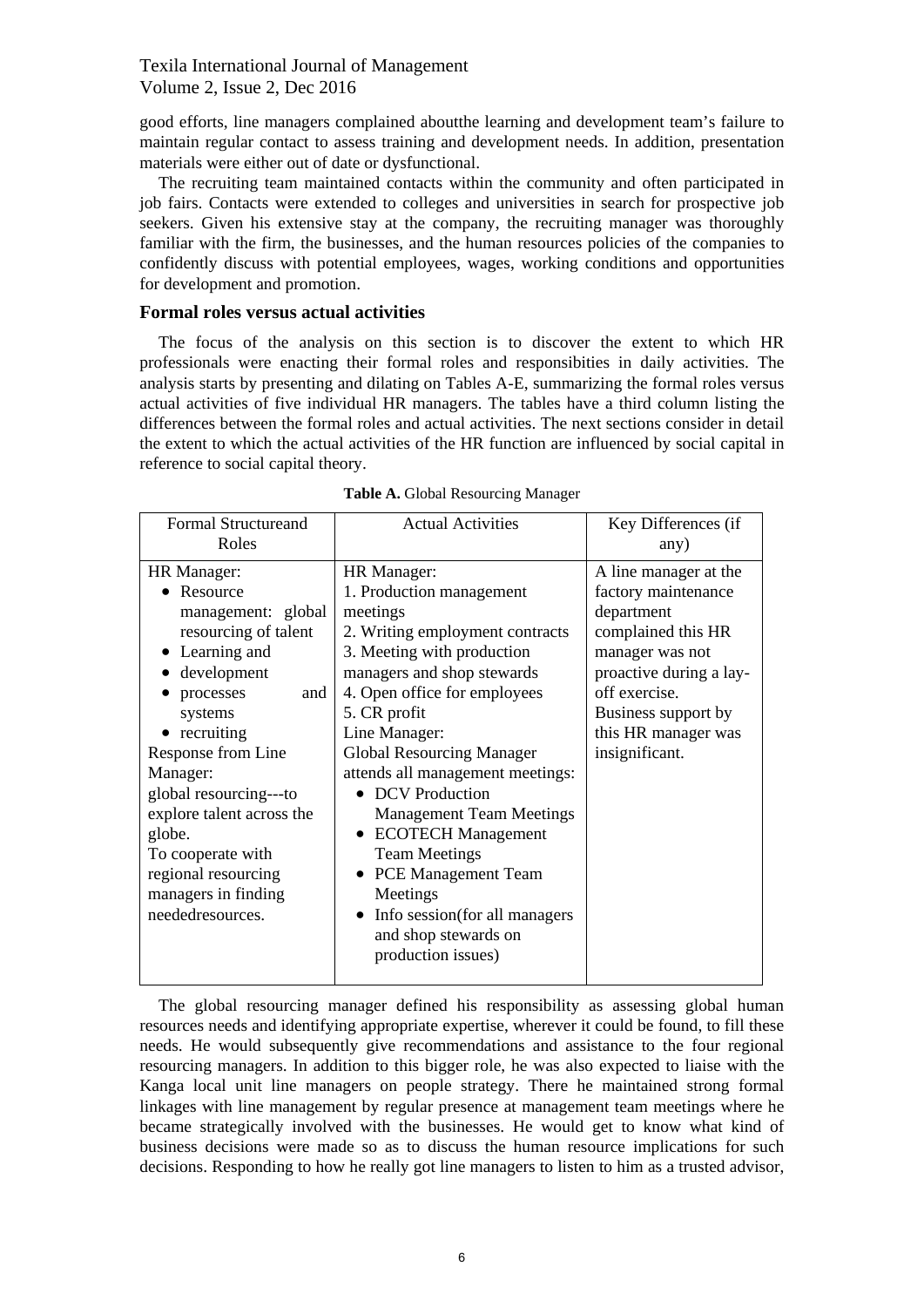he explained that many people wrongly think that 'shooting straight' is a drawback on your advancement inside the organization. He as well as most other HR leaders reckon the oposite is true. Being forthright with bold confidence is a precondition for being a trusted advisor:

*"You must respect the director but you are not allowed to be afraid of the directors; because if you are afraid of directors they are not telling you everything. You must lift yourself almost at the same level with the directors when you are talking. Be polite, kind, but never afraid about directors"*.

#### *(Global Resourcing Manager)*

The implication from models portraying the HR 'business partner' is a stress on consultancy skills. As an internal consultant, the HR 'businesspartner' is regarded as offering suggestions to senior managers and facilitating key organizational changes which include discussing major strategic issues confronting the business (Wright, 2008). Portrayals of the HR 'business partner' as internal consultant also emphasize that this role is only legitimate depending on whether senior management accepts the individuals' proficiency instead of the notion that the HR professional has a formal position from the bureaucratic structure. As a result of the foregoing, the global resourcing manager asserted that those championing the business partner cause should stress the essence for HR managers to cultivate "superior influencing, relationship and networking skills". He argued further that given recent calls within the organization for HR managers to add value to the businesses, he often had to work long hours, often extending working time to the house. He understood his new role as one which should enable him accomplish the goal of elevated status and prestige as a valuable contributor to business issues.

Nonetheless he admitted having to often grapple with the question of whether HR strategy should be aligned to the business strategy or not, and what precisely constituted business support. His concerns corroborated those of the director of industrial operations who pointed out that HR managers had poor knowledge of the businesses. In addition to his strategic role, the global resourcing manager would write employee contracts, which is non-strategic according to his formal role. His activities also included an open office on a weekly basis for employee concerns which is a role for generalists. It appears though his formal tasks and responsibilities included these matters.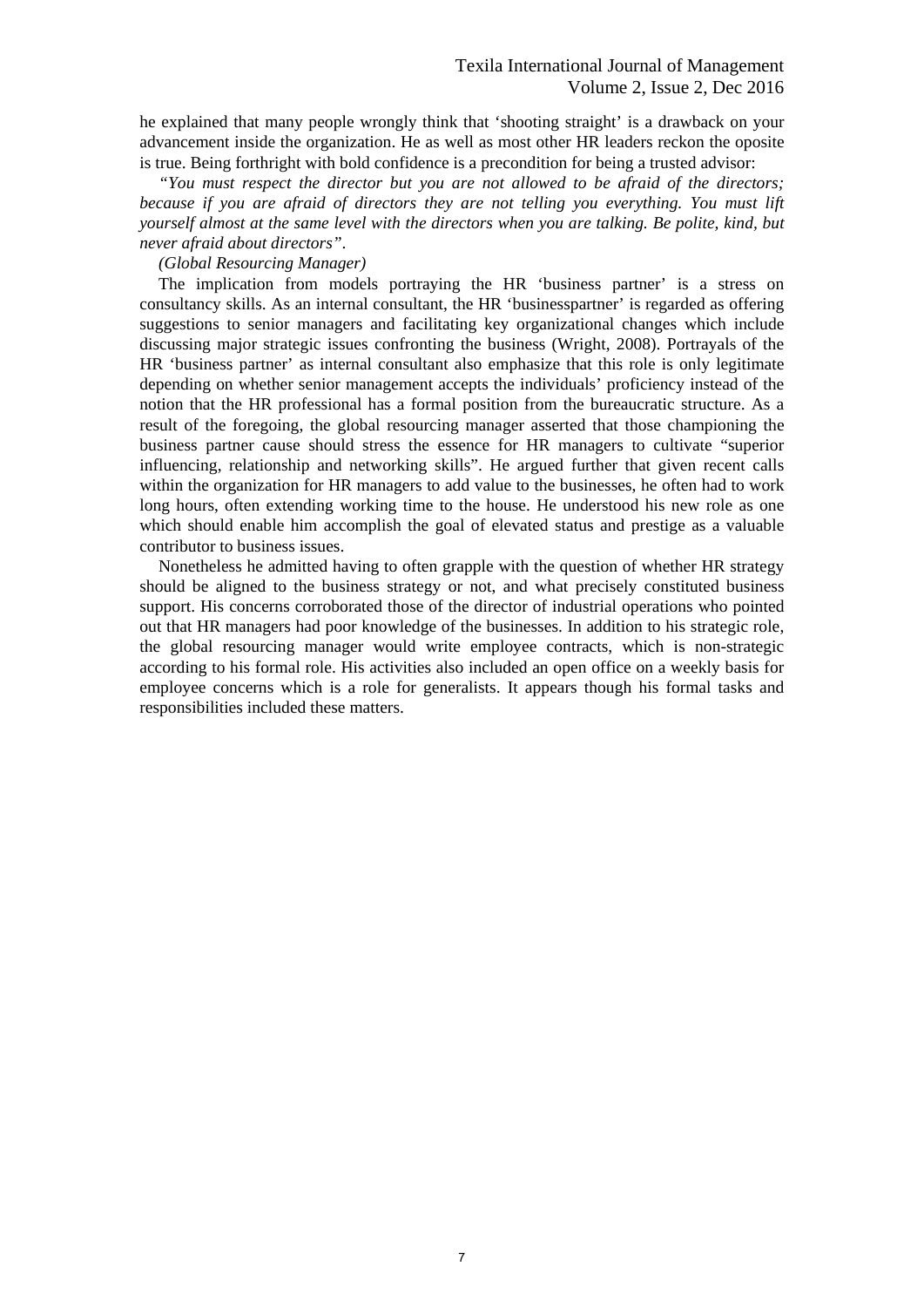| Texila International Journal of Management<br>Volume 2, Issue 2, Dec 2016 |  |
|---------------------------------------------------------------------------|--|
|---------------------------------------------------------------------------|--|

# Table B. Regional Resourcing Manager **Table B.** Regional Resourcing Manager

| Formal Structure (Tasks and<br>Responsibilities) | <b>Actual Activities</b>                | <b>Key Differences</b>                                                       |
|--------------------------------------------------|-----------------------------------------|------------------------------------------------------------------------------|
| <b>HR</b> Manager:                               | <b>HR</b> Manager:                      | The regional resourcing manager complained that recruitment procedure        |
| HR Trains employees                              | Regional resourcing manager             | was not well defined for identifying right talent. This This could possibly  |
| Recruiting and resourcing                        | (RCM) maintains contact with            | be due to lack of clarity from senior HR managers, the recruiting            |
| HR handles salary issues                         | government, companies and other         | manager's own lack of technical knowledge about the businesses, and          |
| HR department takes care                         | stakeholders of the community to        | lack of social capital between the recruiting manager and the line           |
| of international                                 | discuss strategic labour needs          | managers                                                                     |
| assignments                                      | RCM actively seeks cooperation          | RCM and the line director of industrial operations both identified           |
| HR function handles                              | with educational institutions to        | difficulties in recruiting middle managers and niche specialists. This is    |
| human resources                                  | communicate skill requirements and      | significant since the RCM must have the expertise for all sorts of labour.   |
| administration                                   | to unearth potential talent. RCM        | A Senior business director at one unit also observed that recruiters'        |
| HR function operates the                         | often travels to job fairs, college and | challenges included lack of thorough understanding of the organization,      |
| SAP system                                       | university campuses, in search for      | the work that is done, and the human resources policies of the company in    |
| HR function holds                                | promising job applicants                | order to discuss recruiting issues with the line organization. Recruiters as |
| cooperation with business                        | eam actively screens,<br>Recruiting t   | well as other parts of the HR organization, were not really involved with    |
| units to gauge present and                       | and sometimes tests applicants          | the businesses to understand business development and the connection         |
| future needs. This helps                         | Line Manager:                           | between that and HR issues such as needed competencies, needed amount        |
| the function to take a                           | In general terms they are able to       | of resources and things like that.                                           |
| strategic view of the                            | come up with good candidates for        | These challenges are potentially due to his shortcoming on strategic         |
| business with respect to                         | recruitment purposes                    | priotization. Though the emerging systems are opportunities, they are also   |
| recruiting and other HR                          | HR keeps contact with universities,     | challenges for recruitment professionals. Recruiters need to be abreast      |
| issues.                                          | students to discuss labour needs and    | with staffing needs and priotize the activities to meet the changes in the   |
| Line Manager:                                    | to identify potential talent.           | market.                                                                      |
| The HR department                                | HR department participates in fairs     | The regional recruiting manager could not clearly demonstrate how he         |
| formulates common                                | for talent identification.              | was fulfilling this role. He defined his scope of work as cooperating with   |
| rules(reporting time,                            |                                         | other regional managers on recruitment issues. Admittedly he had only        |
| holidays, travelling)                            |                                         | assumed the role for one month. Still it could be perceived that he was      |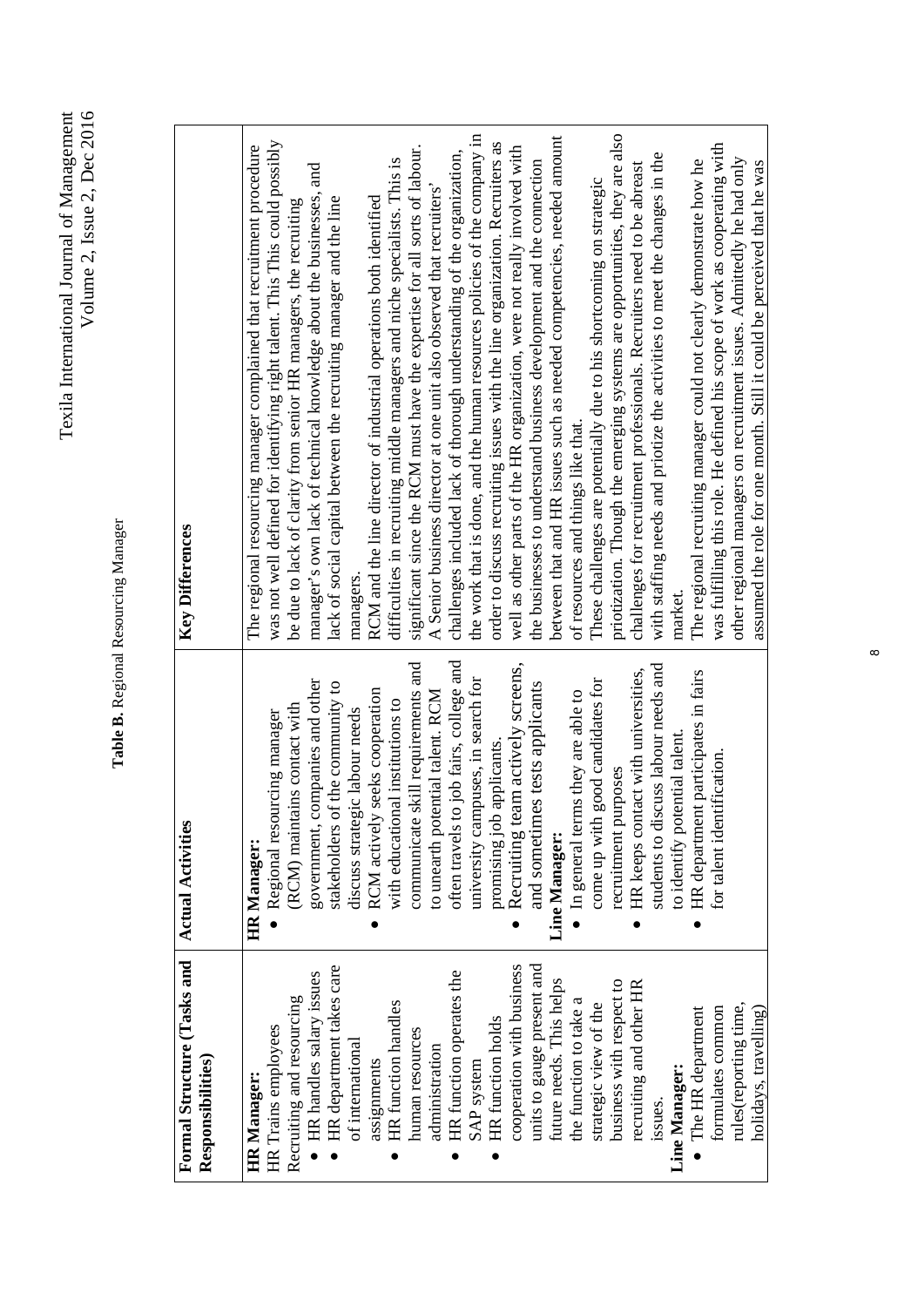| $\bullet$ The HR function  | facing the challenge of adaptability to globalization, keeping pace with |
|----------------------------|--------------------------------------------------------------------------|
| determines salaries        | the changing times and adjusting to them.                                |
| HR helps in recruitment    |                                                                          |
| (including e-tools for job |                                                                          |
| applications).             |                                                                          |
| HR is responsible for      |                                                                          |
| ormulating work safety     |                                                                          |
| neasures                   |                                                                          |
| They arrange learning and  |                                                                          |
| development courses        |                                                                          |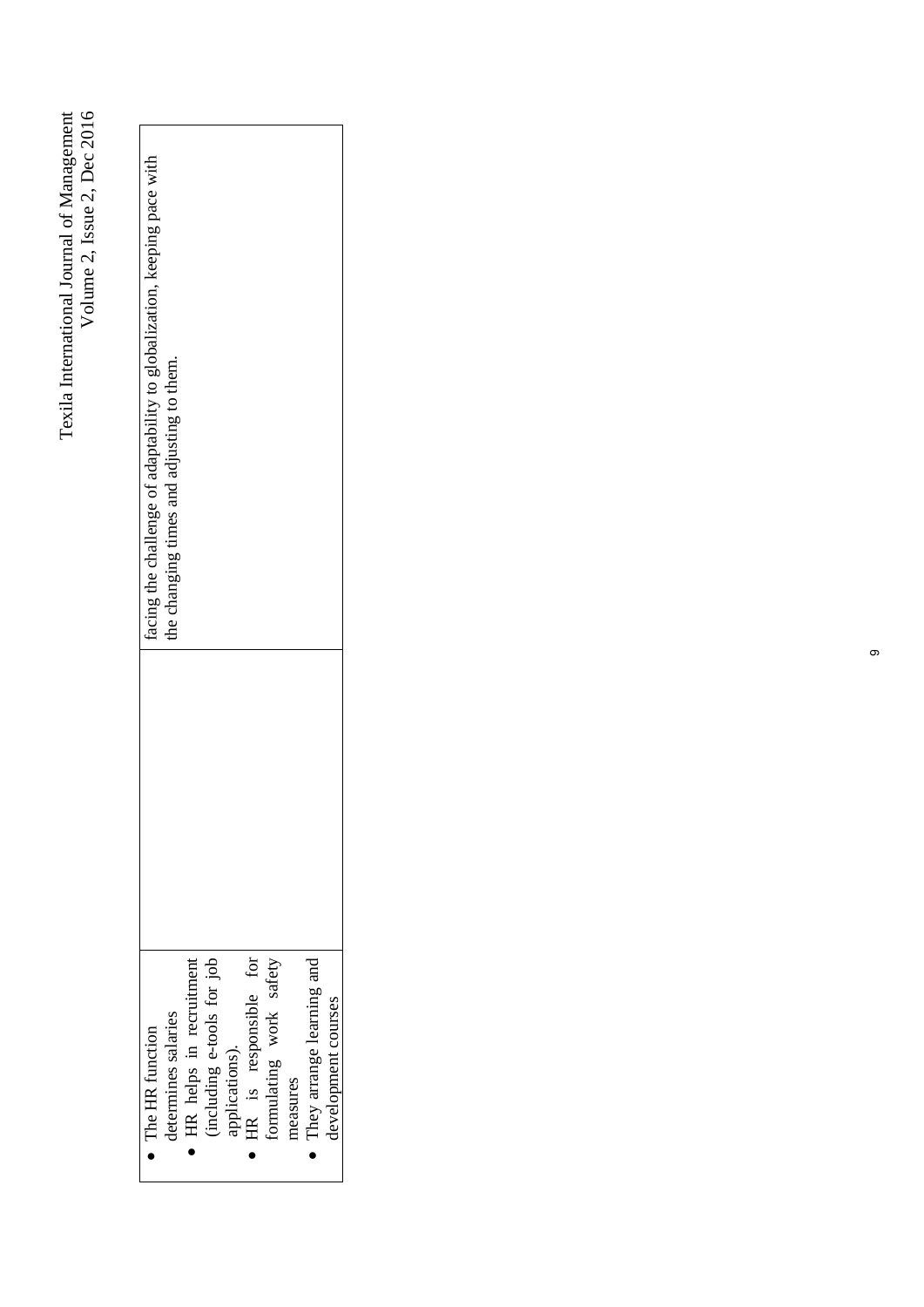The recruitment managerwas generally commended for fulfilling his roles. Reacting to a question on feedback from the clients, he said:

*At least when ask feedback they have told us that they(business managers) are quite satisfied. Naturally there are things to develop but things are quite positive.*

*(Regional Resourcing Manager)*

This assertion was backed by some line managers one of whom declared the actual activities of the resourcing manager reflected his formal responsibilities, though recent layoffs from the HR department meant more HR matters were henceforth devolved to the lines:

*We have very good communication with the recruiting side. But the problem now is we have some difficulties, recently we laid off some people so if you have recruitment going on……If we talk about training issues, competence development I think we [line managers]have to be more active in the business. The line managers have to be more active than before, since we don't have this competence training er ladies sometimes push us to: "Now we have to do this; Do you have some need?" Now we have to be alert ourselves. So in that respect I think the work is shifted to the line organization. That is how I see it.*

*(Director, Supply Market Management)*

His shortcomings and challenges were identified by both himself and line managers, as reported in Table E.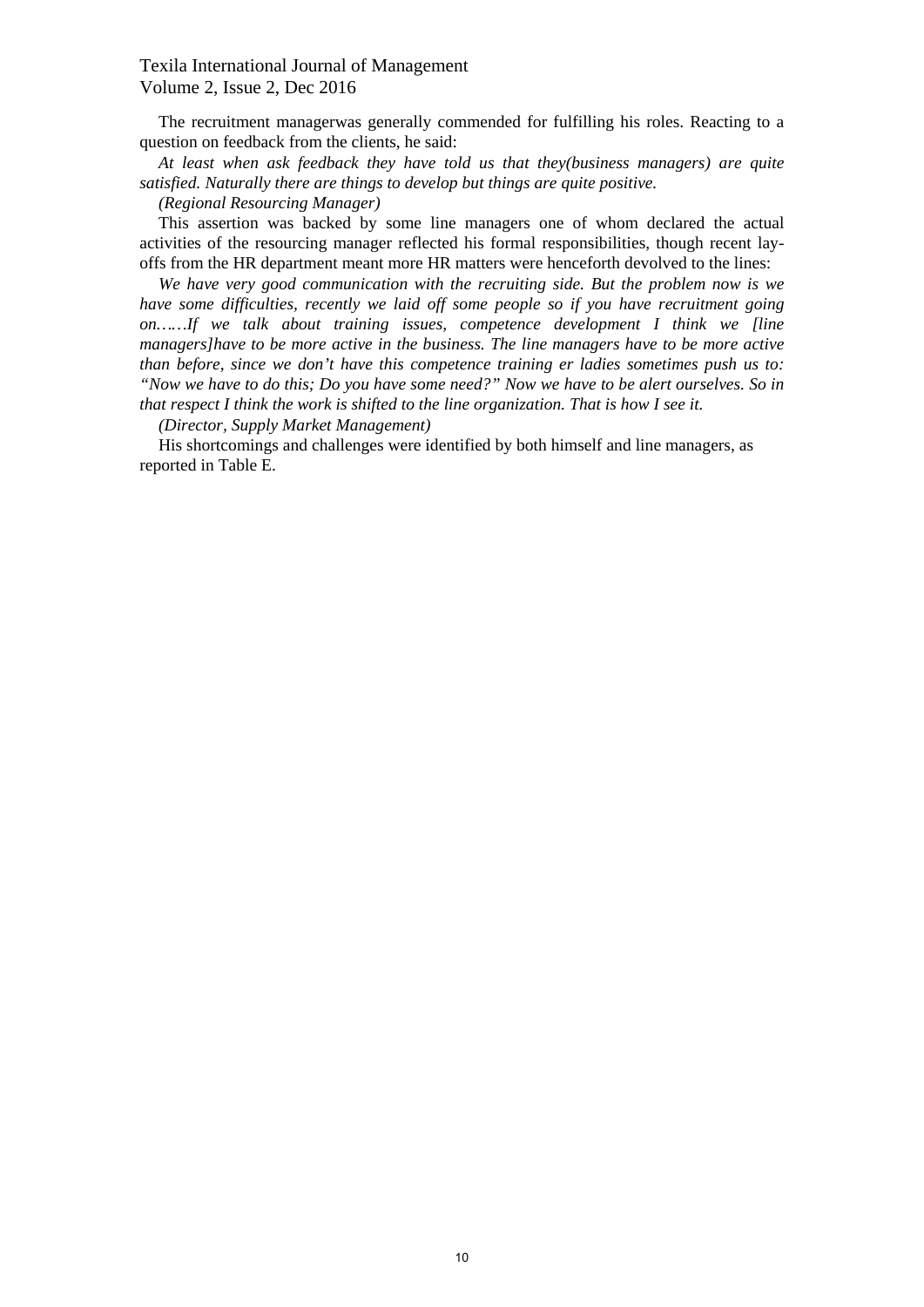Texila International Journal of Management<br>Volume 2, Issue 2, Dec 2016 Texila International Journal of Management Volume 2, Issue 2, Dec 2016

> Table C. Unit B HR Manager **Table C.** Unit B HR Manager

| Formal Structure (Tasks and Responsibilities)                                                                                                                                                                                                                                                                                                                                                                                                                                                                                                                                                                                                                                                                                                                                                              | <b>Actual Activities</b>                                                                                                                                                                                                                                                                                                                                                                                                                                                                                                                                                                                                              | <b>Key Differences</b>                                                                                                                                                                                                                                                                                                                                                                                                                                                                                                                                                                                                                                                                                                                                                                                                                                                 |
|------------------------------------------------------------------------------------------------------------------------------------------------------------------------------------------------------------------------------------------------------------------------------------------------------------------------------------------------------------------------------------------------------------------------------------------------------------------------------------------------------------------------------------------------------------------------------------------------------------------------------------------------------------------------------------------------------------------------------------------------------------------------------------------------------------|---------------------------------------------------------------------------------------------------------------------------------------------------------------------------------------------------------------------------------------------------------------------------------------------------------------------------------------------------------------------------------------------------------------------------------------------------------------------------------------------------------------------------------------------------------------------------------------------------------------------------------------|------------------------------------------------------------------------------------------------------------------------------------------------------------------------------------------------------------------------------------------------------------------------------------------------------------------------------------------------------------------------------------------------------------------------------------------------------------------------------------------------------------------------------------------------------------------------------------------------------------------------------------------------------------------------------------------------------------------------------------------------------------------------------------------------------------------------------------------------------------------------|
| meetings<br>HR helps in recruitment including e.g. e-tools for job<br>for the<br>HR business partners support the lines with people<br>HR's responsibility it is to manage SAP and other<br>on $e.g.$<br>The HR department is responsible for remuneration<br>HR is responsible for formulating work safety measures<br>The department determines the salaries of employees<br>The HR function provides training needs<br>HR function is represented at management<br>common rules<br>They arrange learning and development courses<br>HR manages recruiting and resources<br>Legal issues are handled by HR.<br>to discuss people strategies.<br>HR department formulates<br>reportingtime, holidays, etc.)<br>HR software tools.<br>Line Manager:<br>HR Manager:<br>company<br>strategy<br>applications. | line<br>The HR managerskilfully handles labour<br>communicates with employee unions<br>regarding pertinent matters such as<br>$\mathbf{c}$<br>Handles remuneration matters, and<br>is responsible for occupational<br>attends to legal matters related to<br>law issues, such as those of Finnish and<br>regularly<br>caters<br>attends change team meetings<br>managers on recruiting needs.<br>with<br>HR manager adequately<br>employee sick leave affairs.<br>employment contracts<br>manager<br>discussions<br>salaries and holidays.<br>Line Manager:<br>employees.<br>HR Manager:<br>holds<br>H<br>health<br>The<br>$_{\rm H}$ | The HR manager's personal contact<br>suggested he should offer more support<br>"quite stiff", frustrating processes<br>needing prompt solutions. Additionally,<br>local and global HR, described as quite<br>strict, were difficult to follow hence<br>The HR function had been seen to be<br>Into the third month since the new<br>the new HR structure was not yet<br>with clients was minimal. It was<br>The HR department was portrayed as<br>merited improvement. He requested<br>non-supportive to the line managers in<br>structural changes were implemented<br>explained, leaving line managersin the<br>A senior line manager from one of the<br>three businesses observed that this<br>HRmanager was inactive regarding the<br>certain rules and regulations from both<br>employee disciplinary cases.<br>businesses.<br>flexibility.<br>dark.<br>$\bullet$ |
|                                                                                                                                                                                                                                                                                                                                                                                                                                                                                                                                                                                                                                                                                                                                                                                                            |                                                                                                                                                                                                                                                                                                                                                                                                                                                                                                                                                                                                                                       | to the lines on people strategies.                                                                                                                                                                                                                                                                                                                                                                                                                                                                                                                                                                                                                                                                                                                                                                                                                                     |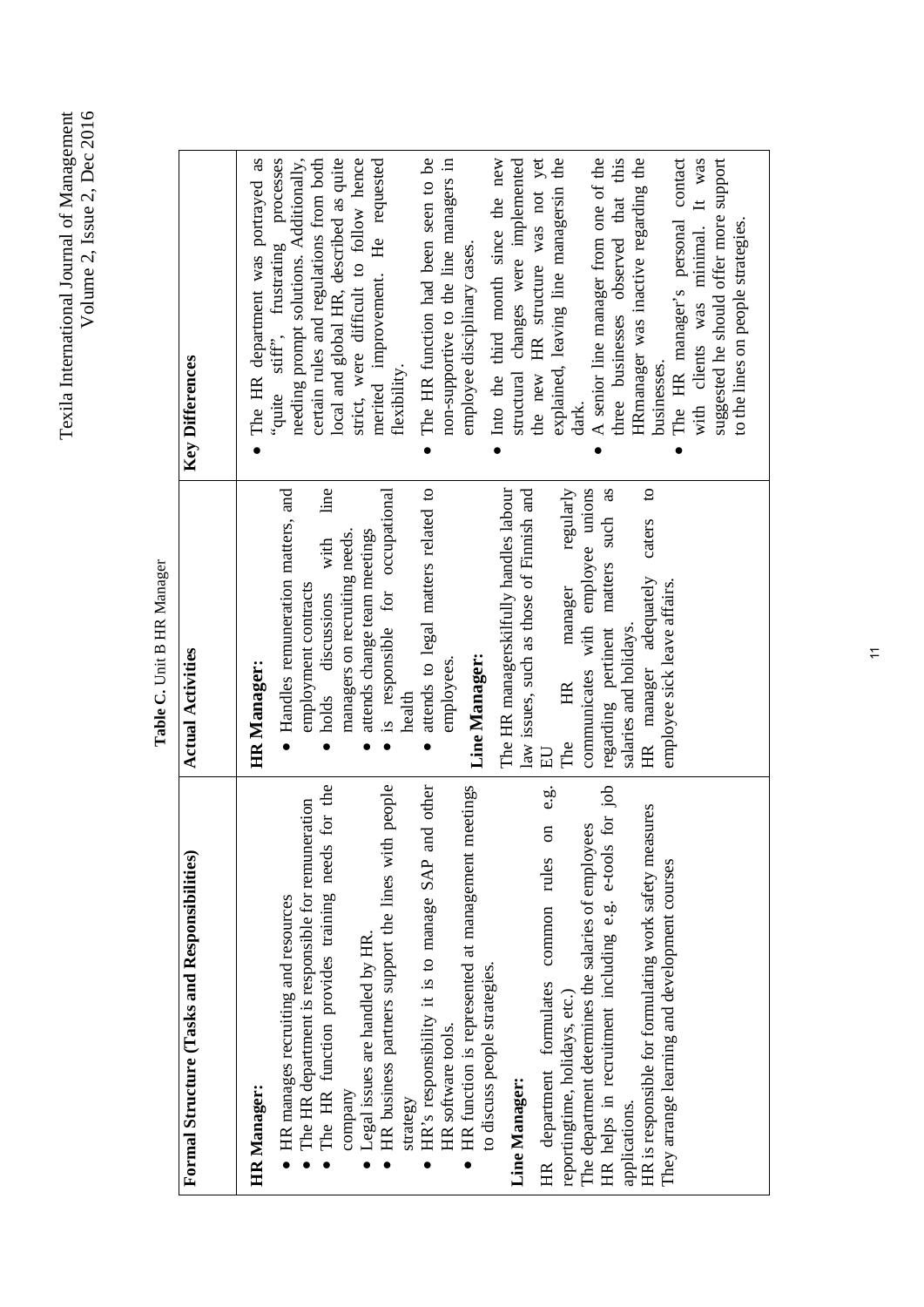Unit B HR manager is a generalist who specialized in compensation, benefits, and legal affairs. Like others managers, he was perceived to fulfilling his roles. In addition he was coordinating HR activities in positive ways; he had a regular presence at management team meetings where he had opportunities to discuss HR matters on strategy. Despite this the services maintenance manager complained HR professionals did not actively get involved with the businesses. And incidentally, the HR manager gave little explanation on how much he offered at the meetings on business strategic goals. He described himself as an "oldfashioned generalist". However, attending management team meetings enatailed his work was both administrative and strategic. Could this be owing to a lack of clear-cut direction on business support from his superiors?

His lack of understanding of business support apparently led to complains from line management to the effect that certain HR policies were not properly communicated. One instance was the concern that policy changes on travelling and maternity leave had not been well communicated. Another probably more serious concern came from the supply marketing manager. He bemoaned that very helpful HR business professionals were recently withdrawnfrom the lines. HR staff withdrawal was part of a restructuring exercise, but evidently this was not adequately communicated to the lines. It had become a corporate policy to devolve much of the HR issues to line managers. Apparently lack of clarity from senior HR managers, including this one, potentially contributed to the lapse. Alternatively it might simply be faliure on responsible managers' part to explain policy changes fully as proposed by a line manager. Interestingly, both this HR manager and line managers alike testified that the HR function was now overstreched, having lost many of the staff through redundancy.

Several more shortcomings of this HR manager were recounted by line management. HR software systems such as SAP and SABA, were reportedly not user friendly. Moreover, presentation templates and other materials were described as non user-friendly and out-dated. A recent survey named, MY VOICE, was said to be badly administered. Too many managers were involved with the data analysis rendering the exercise rather expensive. The supply marketing manager intimated this HR manager failed to realize prevailing low remuneration levels which demotivated employees. Line managers stated there was lack of mental support for project managers from the HR manager. Many projects were challenging, exhausting and depressing. In times line managers really needed some emotional support from the HR department, this was not forthcoming. Futhermore, a line manager from the services business complained HR information in the intranet was scattered hence difficult to find and suggested it should be well organized. This HR manager was expected to take note of these developments since HR issues were under his oversight.

| <b>Formal Structure</b>                                                                                                                                                                                                                                      | <b>Actual Activities</b>                                                                                                                                                                               | <b>Key Differences</b>                                                                                                                                                                                                                                                                                                                                                                          |
|--------------------------------------------------------------------------------------------------------------------------------------------------------------------------------------------------------------------------------------------------------------|--------------------------------------------------------------------------------------------------------------------------------------------------------------------------------------------------------|-------------------------------------------------------------------------------------------------------------------------------------------------------------------------------------------------------------------------------------------------------------------------------------------------------------------------------------------------------------------------------------------------|
| (Tasks(roles) and                                                                                                                                                                                                                                            |                                                                                                                                                                                                        |                                                                                                                                                                                                                                                                                                                                                                                                 |
| <b>Responsibilities</b> )                                                                                                                                                                                                                                    |                                                                                                                                                                                                        |                                                                                                                                                                                                                                                                                                                                                                                                 |
| <b>Tasks and</b><br>responsibilities:<br><b>HR</b> Manager:<br>• HR cares for<br>-all<br>kinds of personnel<br>matters<br>$\bullet$ HR is<br>responsible<br>for all recruitment<br>• It is HR's role to<br>deal with salaries<br>$\bullet$ HR<br>plays<br>an | HR manager:<br>makes<br>new<br>contracts.<br>• discusses with the<br>shop<br>stewards(employee<br>representatives)<br>the<br>of<br>concerns<br>employees<br>discusses<br>with<br>different<br>managers | A line manager from the<br>production maintenance<br>management observed that<br>administrative matters had been<br>devolved to the line. This might<br>be as a result of change in<br>corporate policy, but the lines<br>remained disinformed.<br>The line director of industrial<br>operations added that occasional<br>special case HR matters were left<br>to the line, such as a returning |
| advisory role for line<br>and<br>managers                                                                                                                                                                                                                    | matters of concern in                                                                                                                                                                                  | employee from long illness.                                                                                                                                                                                                                                                                                                                                                                     |

|  |  |  | Table D. Unit A HR Manager |
|--|--|--|----------------------------|
|--|--|--|----------------------------|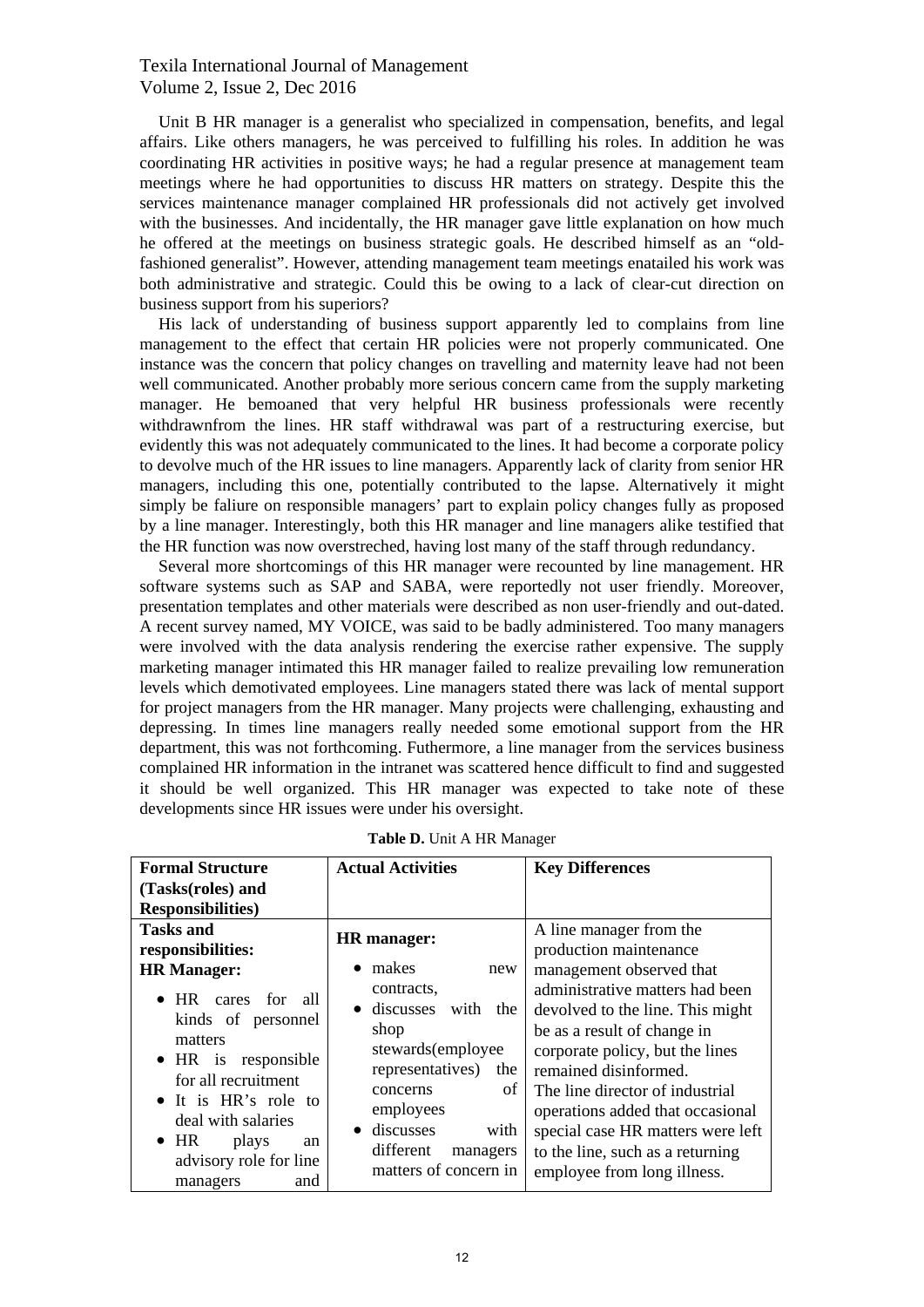| employees                  | the lines               | Some returning workers would     |
|----------------------------|-------------------------|----------------------------------|
| HR                         |                         |                                  |
| takes                      | keeps in contact with   | do overtime work right on the    |
| for<br>responsibility      | different               | day they would have resumed      |
| people strategy            | management teams        | work.                            |
| <b>Line Managers:</b>      | • occasionally<br>does  | Other key differences included   |
|                            | staff reshuffles        | inappropriate development        |
| • HR attends to legal      | <b>Line Managers:</b>   | projects for employees,          |
| matters                    |                         | insufficient job description for |
| HR does recruitment        | administrative          | workers, lack of mechanisms for  |
| for the company            | matters<br>have<br>been | reviving demotivated workers,    |
| • HR is responsible        | devolved to the line    | occasional employee disruptive   |
| for employee health        |                         | behaviour inadequately handled,  |
| and safety                 |                         | and poor communication during    |
| HR is responsible          |                         | redundancy exercise in 2010.     |
| signing<br>all<br>for      |                         | A production line manager        |
| contracts<br>of<br>new     |                         | reported that additional causes  |
| employees                  |                         | for concern were HR managers'    |
| HR<br>negotiates           |                         | apparent lack of grasp of labour |
| salaries and wages         |                         | laws and the struggle of new     |
| according<br>to            |                         | managers to integrate. New       |
| corporate policies         |                         | managers were largely left on    |
| HR is responsible          |                         | their own to find their way.     |
| for regular dialogue       |                         |                                  |
| with<br>unions<br>and      |                         |                                  |
| shop stewards              |                         |                                  |
| Employee<br>statistics     |                         |                                  |
| handled<br>by<br>are       |                         |                                  |
| HR(for purposes of         |                         |                                  |
| monitoring e.g. sick       |                         |                                  |
| leaves, and doing a        |                         |                                  |
| follow-up)                 |                         |                                  |
| HR<br>representative       |                         |                                  |
| attends Management         |                         |                                  |
| Team(MT) meetings          |                         |                                  |
| update<br><b>MT</b><br>to  |                         |                                  |
| <b>HR</b><br>members<br>on |                         |                                  |
| issues, e.g. relaying      |                         |                                  |
| new guidelines from        |                         |                                  |
|                            |                         |                                  |
| Headquarters)              |                         |                                  |
|                            |                         |                                  |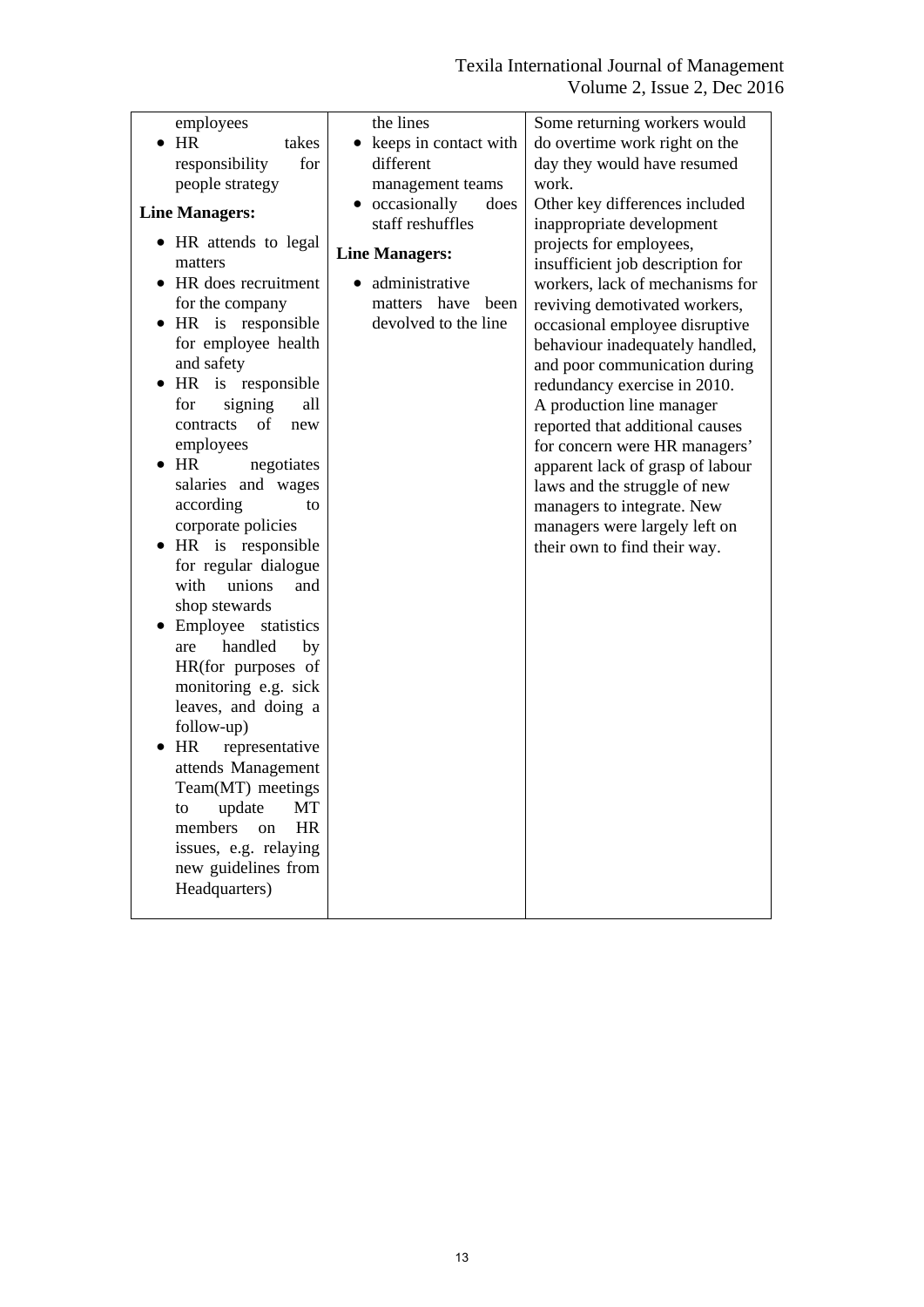Table E. HR Manager-Learning and Development Team **Table E**. HR Manager**—**Learning and Development Team

| <b>Formal Structure</b><br>Tasks and | ctual Activities            | <b>Key Differences</b>                                              |
|--------------------------------------|-----------------------------|---------------------------------------------------------------------|
| Responsibilities)                    |                             |                                                                     |
| HR Manager                           | HR Manager                  | A line manager from the services business stated that               |
| Responsibilities of the              | Attending meetings,         | discussions on learning and development to identify                 |
| 庄.                                   | organizing administering    | competency needs were infrequent. It was desirable for the          |
| Personnel matters                    | trainings                   | learning and development team (LDT) to inquire from the             |
| Learning and                         | doing basic office work,    | lines on a regular basis prior to organizing training sessions.     |
| development                          | writing e-mails, or         | Close collaboration with line managers helped identify              |
| · Recruiting                         | phone calls                 | training needs (sometimes line managers need training               |
|                                      | planning trainings          | themselves)For effective output, employee competency levels         |
|                                      | Line Manager                | needed regular monitoring (presently lacking)                       |
|                                      | HR is responsible for       | $\bullet$ A manager from the services maintenance management        |
|                                      | setting up training         | submitted that the LDT lacked knowledge of right software for       |
|                                      | programmes.                 | training and development purposes. HR failed to pre-check the       |
|                                      | The department does         | suitability of training materials beforehand.                       |
|                                      | practical arrangements like | $\bullet$ A director from the production line bemoaned that injured |
|                                      | finding trainers, and other | or burnt-out workers were not re-trained to get the most out of     |
|                                      | resource professionals      | them                                                                |
|                                      | · HR takes care of          | $\bullet$ A manager from services maintenance department deplored   |
|                                      | competency management       | the lack of profiling of employees into databases. This would       |
|                                      |                             | help to identify competencies for new jobs as well as training      |
|                                      |                             | and development needs.                                              |
|                                      |                             | The foregoing suggests that there is a gap in regular flow of       |
|                                      |                             | interactions between the learning and development team and          |
|                                      |                             | the clients, as claimed by some line managers.                      |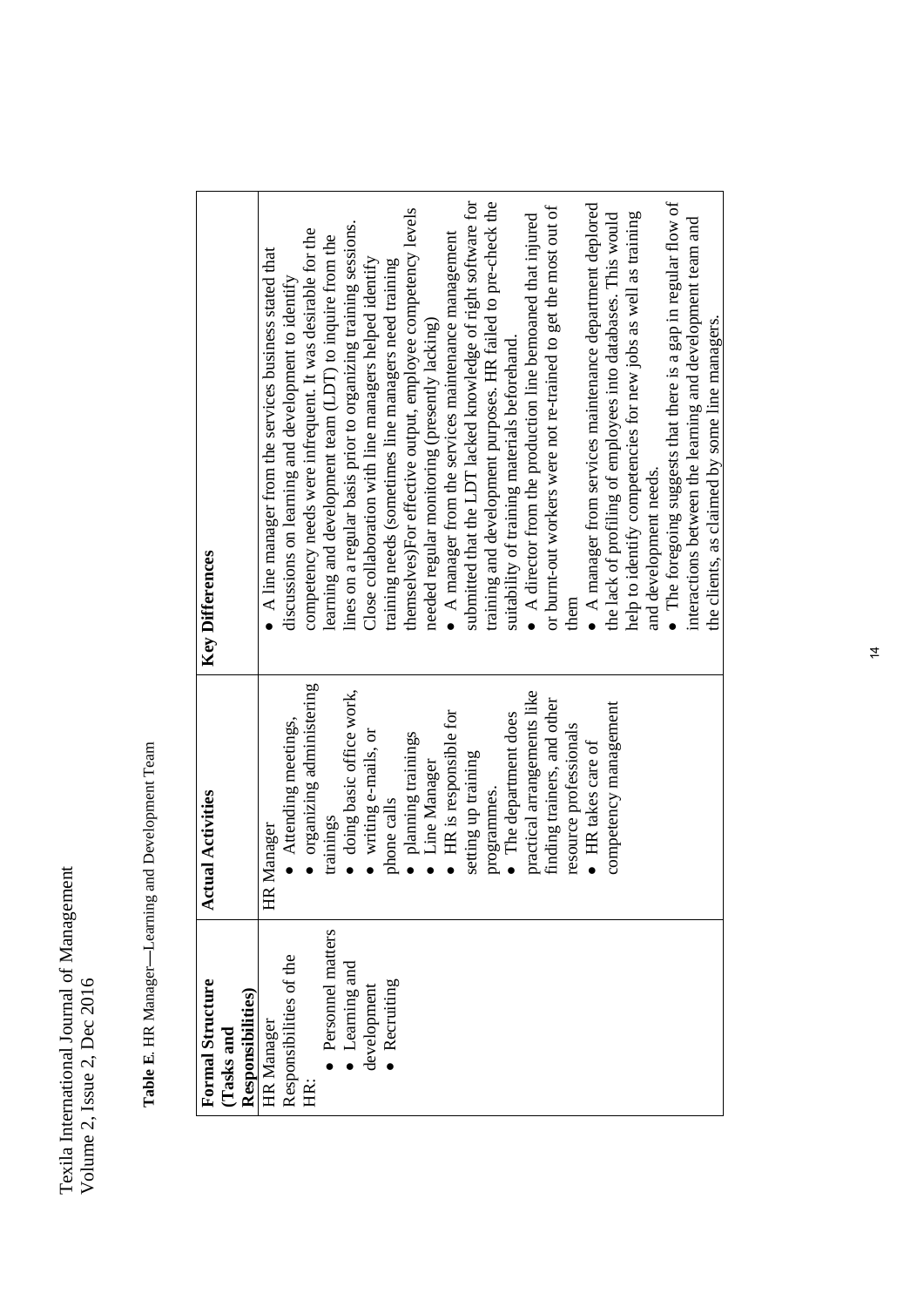The learning and development received mixed report from the lines despite the team leader thinking their clients felt the team was enacting its formal roles well. The team leader observed:

*" I have to say that customers are very happy… We usually don't have any challenges or problems with line management or … because I think with training they're usually very happy. And if they like to have some improvement we will always try to find out the solution. So I think it is working very well.*

*(Learning and Development Manager)*

On the other hand, although line managers said the actual activities of the learning and development team reflected their formal roles to some extent, certain aspects were not fully accomplished. One line manager recommended a "little more activity from their side[Learning and Development's] with regard to … training". Another one from the services business was critical of the training tools and equipment:

*"HR lack knowledge of the right software for training and development. They fail to precheck the suitability of training materials before hand. They must collaborate with line managers in identifying needs before prescribing training. Sometimes it is the line managers themselves needing training."*

*(Services Maintenance Management)*

## **The structural features of social capital**

The focus of this section is to examine the degree to which the structural feature of social capital between the HR function and line management was shown to influence HR's ability to enact their roles. In other words, the goal is to establish the extent to which HR's actual activities were influenced by social capital. Table J uses the social capital lens to explain the differences arising from HR's formal roles vis-à-vis actual activities performed.

| <b>Key Differences</b>                                                                                                                                                                                                                                                                  |                                                                                                                                                                                                                                                                                                                                                                                                                                                                                                                                                                                                                                                                               |
|-----------------------------------------------------------------------------------------------------------------------------------------------------------------------------------------------------------------------------------------------------------------------------------------|-------------------------------------------------------------------------------------------------------------------------------------------------------------------------------------------------------------------------------------------------------------------------------------------------------------------------------------------------------------------------------------------------------------------------------------------------------------------------------------------------------------------------------------------------------------------------------------------------------------------------------------------------------------------------------|
| Business support by HR department<br>was insignificant ; HR function was inactive<br>regarding the businesses; HR managers'<br>personal contact with clients was minimal;<br>there were calls from line management on<br>HR to offer more support to the lines on<br>people strategies. | Social capital is a plausible<br>$\bullet$<br>explanation, that is, HR managers' poor<br>relationships<br>with corporate<br>line<br>and<br>management or disagreements about the<br>purpose and identity of the strategic role of<br>HR. Other limiting factors on the manager's<br>ability to be strategic might include personal<br>competence and personal characteristics such<br>as his educational background. These are<br>crucial in dealing skilfully with the lines,<br>reflecting the diversity of duties and levels of<br>responsibility. Also human<br>resources<br>occupations require strong interpersonal skills<br>which might be lacking in a manager whose |
|                                                                                                                                                                                                                                                                                         | background was not based on personal<br>interactions.                                                                                                                                                                                                                                                                                                                                                                                                                                                                                                                                                                                                                         |
| HR department was inactive during<br>lay-off exercise. The HR department was<br>portrayed as "quite stiff", frustrating<br>processes needing prompt solutions. HR was<br>also seen as non-supportive to line managers<br>in employee displinary cases.                                  | HR's inactivity could partly be<br>$\bullet$<br>explained by a lack of social capital between<br>HR and line managers. It could also be<br>explained by certain bottlenecks in the<br>implementation of structural change, or other<br>factors relating to e.g. the competence of HR<br>professionals.                                                                                                                                                                                                                                                                                                                                                                        |

**Table F:** External Structural Components of Social Capital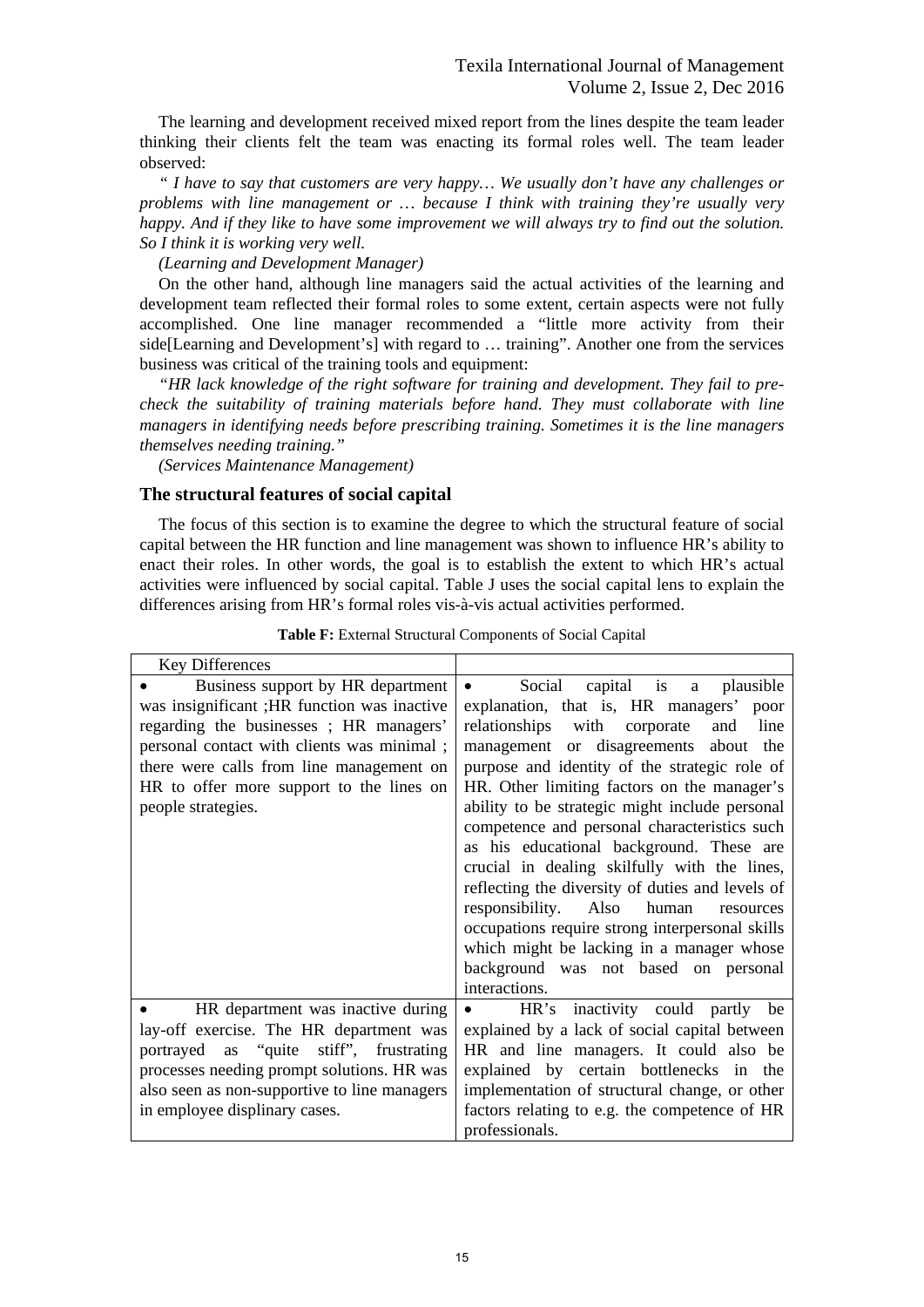| Into the third month since the new<br>structural changes were implemented the<br>new HR structure was not yet explained,<br>leaving line managers in the dark.                                                                                                  | lack<br>of<br>clarity from<br>A<br>senior<br>contributed<br>possibly<br>managers<br>to<br>the<br>deficiency. At the time of the interviews, the<br>company was just one month implementing a<br>organizational<br>new<br>structure.<br>The<br>HR<br>organization<br>was changed<br>from<br>multi-<br>domestic to a globally integrated one. This<br>state of affairs confused HR managers as to<br>the exact scope and details pertaining to their<br>new roles job. And as always, low levels of<br>social capital between HR function and line<br>management was a contributory factor.                                                                                                            |
|-----------------------------------------------------------------------------------------------------------------------------------------------------------------------------------------------------------------------------------------------------------------|------------------------------------------------------------------------------------------------------------------------------------------------------------------------------------------------------------------------------------------------------------------------------------------------------------------------------------------------------------------------------------------------------------------------------------------------------------------------------------------------------------------------------------------------------------------------------------------------------------------------------------------------------------------------------------------------------|
| Administrative matters had been<br>devolved to the line                                                                                                                                                                                                         | Line managers might not want the<br>increased responsibility for HRM, might not<br>have time to deal with this role properly, or<br>might lack the capacity and current functional<br>knowledge on HRM issues. Possible reasons<br>for the devolvement are cost reductions and<br>more importantly, to focus on developing<br>leadership competencies of HR professionals.<br>Nonetheless, HR's failure to communicate this<br>important change in policy could<br>be<br>attributable to the function's weak social<br>capital with the line. HR managers' weak<br>personal competence and lack of regular flows<br>of latest HR information from senior HR<br>managers are other potential factors. |
| Inappropriate development projects<br>for employees, insufficient job description<br>lack of mechanisms for<br>workers,<br>for<br>reviving demotivated workers, were further<br>line concerns.                                                                  | Again these instances of failure on the<br>part of the HR manager could be attributable<br>to the absence of social capital between him<br>and the line managers. Personal characteristics<br>such as shyness, lack of enthusiasm or<br>confidence might also be contributory factors.                                                                                                                                                                                                                                                                                                                                                                                                               |
| <b>Discussions</b><br>learning<br>and<br>on<br>development (LDT) to identify competency<br><b>LDT</b><br>needs<br>were<br>infrequent.<br>lacked<br>knowledge of right software for training and<br>development purposes. Training materials<br>were unsuitable. | Plausible explanations for this state of<br>affairs are presented below. Eventhough the<br>learning and development manager stated her<br>team received positive feedback from clients,<br>she admitted her team only had minimal<br>contact with the lines at informal levels. This<br>indicates a lack of social capital with the lines.<br>Informal relationships are a powerful force to<br>receiving more accurate feedback. Formal<br>feedback carries a risk. Clients might simply<br>want to avoid stepping on toes, hence would<br>decide to give positive feedback.                                                                                                                        |

It summarises the findings as reported in Tables D to H, offering possible explanations as to the differences between HR's formal roles and actual activities. It could be inferred from those tables strong formal structures to connect the HR department and line management. Still the differencesseen between expected roles and HR professionals' concrete daily activities merited explanation. Structural social capitalinvolves the inter-relationship between the HR department and the larger subsidiary organization, such as HR functional participation at meetings and processes designed to "link" the HR department with the organization. As depicted in Table J, major gaps were found between HR's expected and actually enacted roles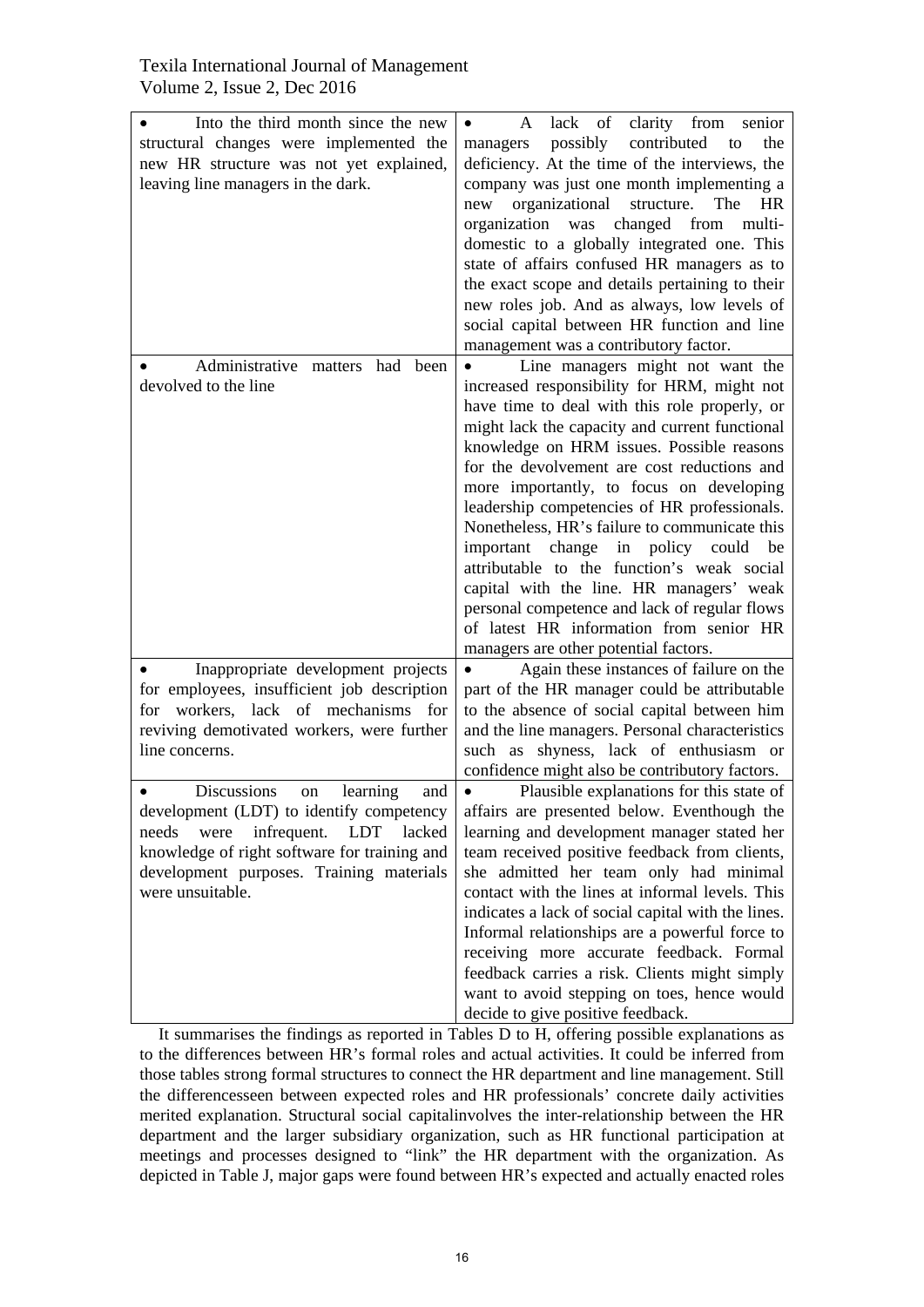despite the function's strong formal linkages to the line organization. It was found that HR managers had various degrees of connection to the line organization, making visible efforts to generate formal links between the function and the lines:

"*I will saylocal HR managers' role… to cooperate with er with er different level of organization is quite important. First of all, The HR Director of Kanga is a member of Kanga Management Team. And these directors are members of local management teams. For example I used to be a member of Kanga R&D Management Team as well as Kanga Production Management Team. And he[Unit B HR manager] should be So-so-and-so Management Team and Services Management Team. So when you're part of the management team, you know what kind of business decisions will be and when you know business decisions then you can adjust the HR issues, that you cooperate and align your strategy to the business strategy."*

#### *( Global Resourcing Manager)*

The strategic managers regularly participated at meetings with various business management teams. For instance, the global resourcing manager seemed to have been the most involved HR manager at the meetings, doing so severally in a week. He stated:

*"I used to be a member of ……R&D Management Team as well as Production Management Team. …………………… So when you're part of the management team, you know what kind of business decisions will be and when you know business decisions then you can adjust the HR issues, that you cooperate and align your strategy to the business strategy. There is always a question that should the business strategy and HR strategy…should they be er er aligned or should they be same?"*

*(Global Resource Manager)*

Other forms of the HR function's contact with the lines were evident. Reacting to a question on how the lines met with the HR department, one line manager stated:

"*The formal part, the important one is the monthly DCV Management Team meeting, that is one thing, but of course there are more that are unofficial. By phone, by mail"* 

*(Line Director, Industrial Operations)*

Involving the HR function at line formal meetings was viewed as a priority. A line manager at unit B explained that there was always a seat for the HR Manager where he presented HR strategy:

*Actually we have we're arranging this PP information event every quarter and then half a year back we have Markku as the permanent speaker; he always has time 15 min to half hour to talk about HR issues; there is always something happening there. Then also they get direct information from our businesses, what is our need?*

(Director, Supply Market Management)

In unit A, the HR department is located in a block housing the production, R&D and logistics departments where the respective line managers also are. This physical proximity makes it convenient for formal and informal interactions. Commenting on the convenience of having the HR function close to the businesses, a line manager related:

"Hannu is sitting quite next here so it is easy for him to come down here or for me going there …. in that sense of course it's quite easy to arrange."

(Director, Industrial Operations)

Echoing this, another line manager had this to say:

"No, usually no problem for me it's almost good location, they're just a floor up from here, so I don't find it difficult Mika Palosaari is located in Unit B, but Kangais such a huge company. In Kanga it's not possible to have everybody under one roof. That's why we have 2 locations, Mika is over there but we have local HR here. It would be much more difficult if the HR people is totally in Unit B or "

(Production Maintenance Manager)

On the modes of contact between the lines and the HR department, managers from both sides concurred that both sides used phone calls, e-mails and face-to-face meetings as modes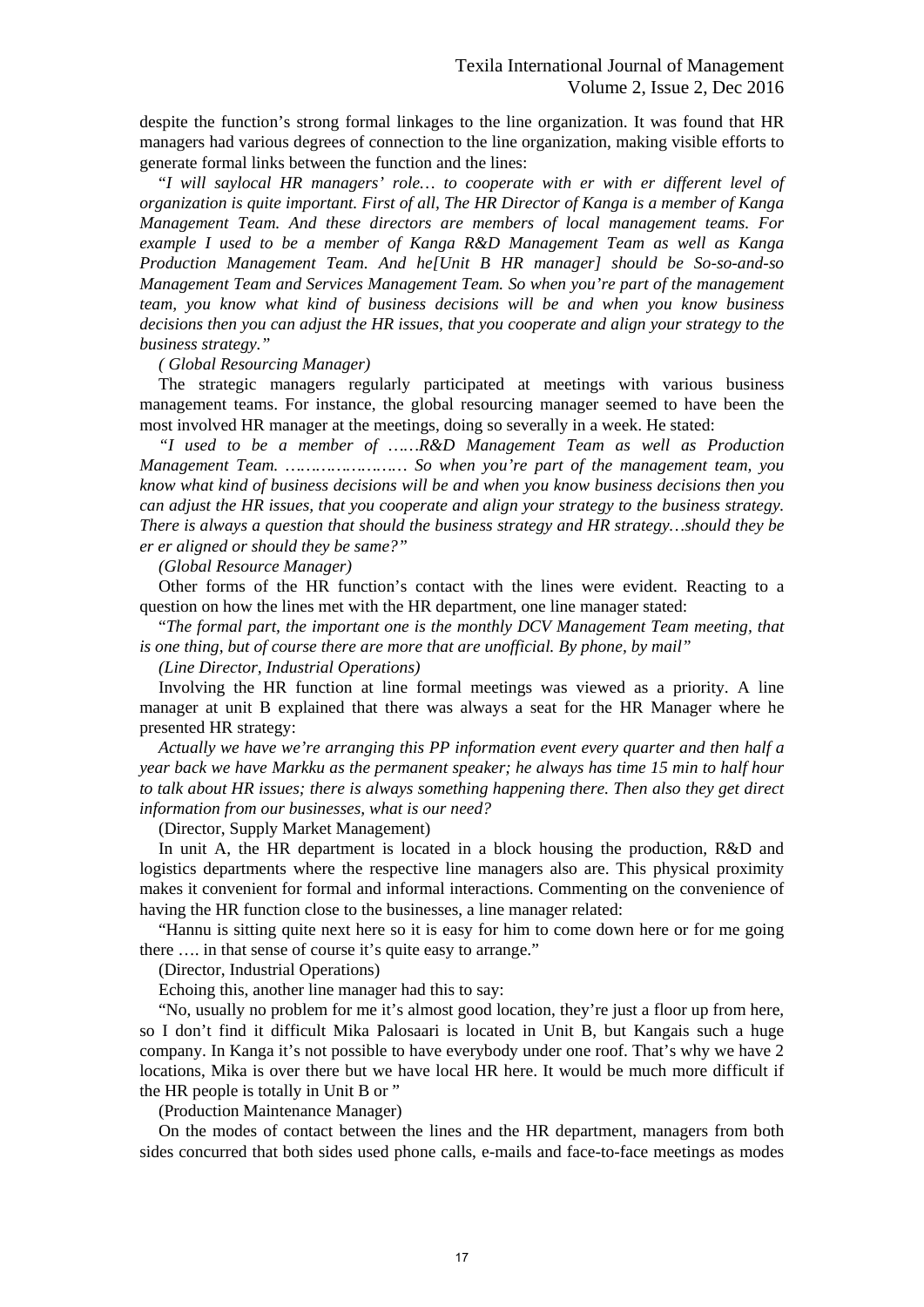of communication, depending on the urgency and gravity of the situation at hand. A line manager recounted:

"Many timesat first I try to call but also they are sometimes hard to reach; after that I should e-mail. Of course sometimes when we need new faces and we have to make the contract with new employee then it's face-to-face"

(Director, Supply Market Management)

Another line manager confirmed:

"Mostly I call them, but er I have also used e-mail…when I have to get the solution at that place---within certain minutes I have to get the answer then I take call. And also when the matter is a little bit bigger I call if you have time and then I have face-to-face meeting. That is quite seldom—once in 2 years, excluding these recruitments."

(Services Maintenance Manager)

The foregoing analysis showed that HR managers and professionals used definite structures to keep links with the line organization. These included formal management meetings, phone calls, e-mails and one-on-one meetings. Thus to a reasonable degree, structural social capital was strong between the lines and HR. Despite those positive developments certain appeals were made regarding HR's weak cooperation with line management in business support. Some line managers indicated more HR involvement with the lines was needed:

"Support, one thing that should be a little bit more, maybe support for the managers in HR issues and I think it's very difficult when you have problematic issues in the company or with some employee and so on. But I have not realized it myself but I could imagine that in that respect it should a little bit more. More cooperation and discussion and if you have problematic issues"

(Director, Supply Market Management)

Apart from calls for more business support, concerns were raised respecting certain administrative issues. Intranet sites and news letters used by HR managers to communicate current HR issues to the lines were inconveniently mixed with the company's general information. Hence one line manager criticised the approach, arguing it took a great deal of time searching for HR information. The intranet is fraught with a maze of information from all divisions, including HR. One could spend all working time looking for certain information. He suggested ways to improve this situation, including information sessions and subsequent regular reminders. He observed :

"I have missed some very important information and that's why it's good to have … organized information".

(Head, Technical Services)

Other concerns raised included the lack of clarity in communicating policy changes. Calling face-to-face meetings with managers for the purpose of briefing them on new changes and repeating these in other forms to achieve full awareness would be a welcome relief. Furthermore, key matters such as maternity leave should be put in the intranet for easy access. It should also be a good practice if HR professionals could informally communicate HR initiatives to line clients. This would obviously help forestall the frustrations associated with misinformation and disinformation. Commenting on the frustration resulting from misinformation, one line manager recalled:

" 'Yes, yes it's ok to have two years maternity leave'…Then you go to your place and and 'sorry, sorry, very sorry you only have 11 months and the mother is 'Oh no! What a shit! You promised me … two years and now you're saying that you'll only get 11 months?'In that, to avoid that kind of situations it's good to have that kind of information where Rautonen or somebody else is giving, 'Now maternity leave has now changed from this number of months to this number of months.'"

(Head, Technical Services)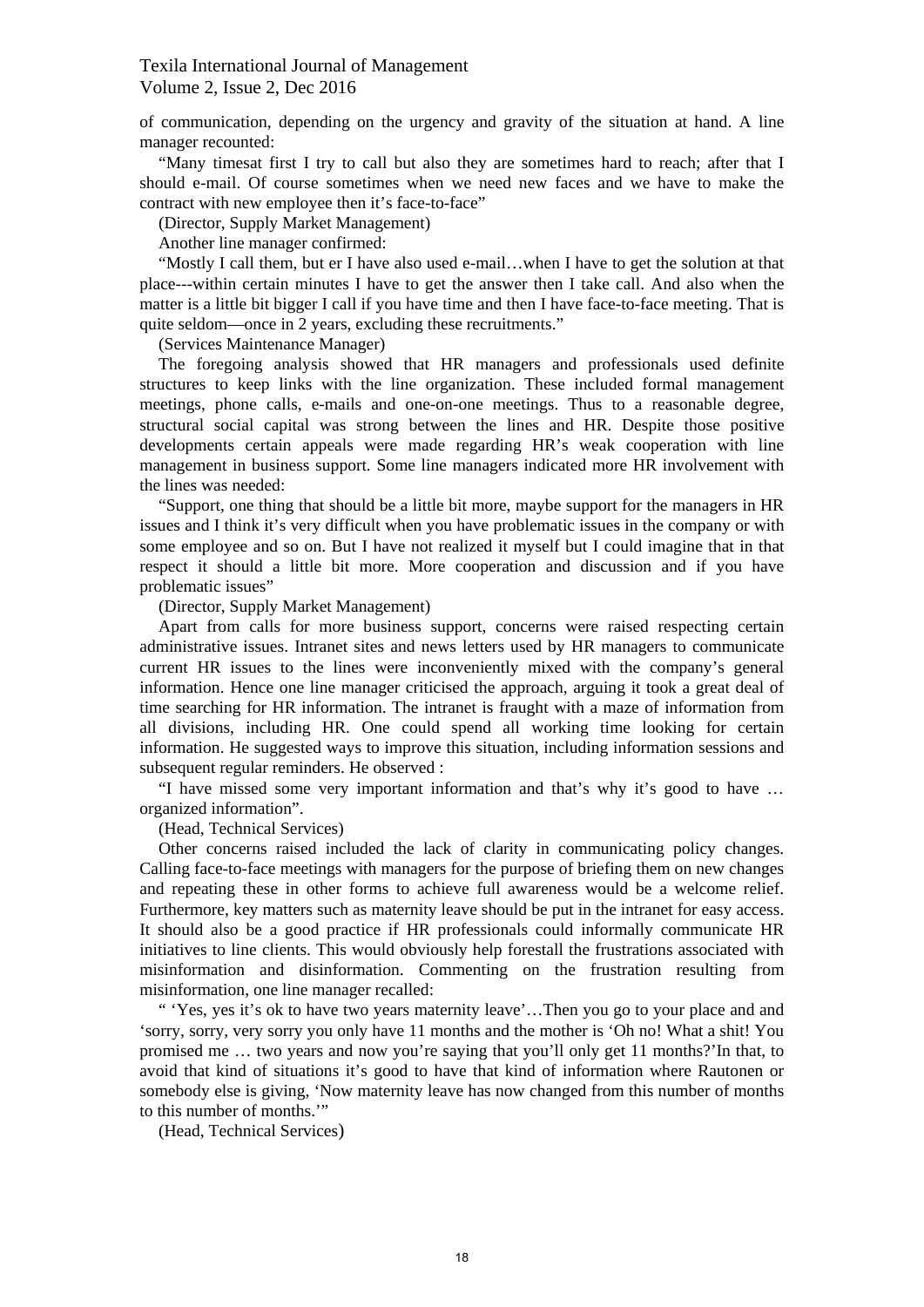## **Conclusion**

Previous research on HRM has implied that HR strategies, policies and the way the HR departments function may influence their effectiveness (Buyens and de Vos, 2001; Murphy and Southey, 2003). And extant contributions to this debate have focused mainly on what HR departments do, instead of outrightly reporting on the extent to which the actual activities of HR professionals reflect the formal HR organization. Furthermore, existing contributions have said little on the influence of social capital on HR function's actual activities. For these reasons presently, it has been impossible to ascertain whether HR roles are notable and why, and how significant the impact of social capital is for HR departments in successfully performing their roles and responsibilities.

The finding showed the HR function was highly evaluated for administrative tasks. However, strong calls were made on HR to increase their involvement with a particular focus on activities related to the business support role. There appeared to be a connection between HR social capital and the actual activities of the HR organization. Although strong formal linkages between the HR function and line management were evident, the level of informal relationships was weak between them. This is a slice of case study research in a subsidiary, and therefore the findings may not be generalizable. Further quantitative research is recommended. The practical implication for HR professionals is that careful consideration should be taken in observing how social capital between the HR function and the larger organization adds value.

## **References**

[1]. Adler, N.J. and Bartholomew, S. (1992). Managing globally competent people. *Academy of Management Executive*6 (3), pp. 52–65.

[2]. Adler, P., & Kwon. S.W. (2000). Social Capital: The Good: The Bad and the Ugly. In Lesser, E.L. (Ed.), Knowledge and Social Capital Foundations and Applications 69-87.

[3]. Adler, P. & Kwon, S. (2002). Social capital: prospects for a new concept. *Academy of Management Review*, 27, 17–40.

[4]. Balogun, J., Jarzabkowski, P. & Seidl, D. (2007). Strategizing: A Practice Perspective. *Human Relations, 60*:1, tbd.

[5]. Baron J. & Kreps D. (1999). *Strategic Human Resources-Frameworks for General Managers*-New York: Wiley.

[6]. Brewster, C. & Larsen, H.H. (1992). Human Resource Management in Europe: Evidence from ten countries. *The International Journal of Human Resource Management*, 3: 409–433.

[7]. Burt R. S. (1992). *Structural Holes*. Cambridge, MA: Harvard University Press.

[8]. Burt, R.S. (1997). The contingent value of social capital. *Administrative Science Quarterly*, 42, 339–365.

[9]. Buyens, D. & De Vos, A. (2001). "Perceptions of the value of the HR function". *Human Resource Management Journal*.11: 3, 70-89.

[10]. Caldwell, R. &Storey, J. (2007). The HR function: Integration or fragmentation? *Human resource management: A critical text*. London: Thomson. 21 38.

[11]. Caldwell, R. (2008). HR business partner competencies models: Re-contextualising effectiveness. *Human Resource Management Journal. 18*:3, 275-294.

[12]. Easterby-Smith, M., Thorpe, R., &Lowe, A. (2002). *Management Research: An Introduction* (2nd edn). London: Sage

[13]. Evans, P., Pucik, V., and Björkman, I. (2010, in press). Global Challenge: *International Human*  Resource Management (2<sup>nd</sup> edition), New York: McGraw-Hill.

[14]. Ghauri, P. (2004). Designing and conducting case studies in international business research. In: *Handbook of Qualitative Research Methods for International Business*, 109-124. Eds R. Marschan-Piekkari and C. Welch. Cheltanham: Edward Elgar Publishing, Ltd.

[15]. Golsorkhi, D., Rouleau L., Seidl D., & Vaara, E. (2010). *Cambridge Handbook of Strategy as Practice.* Cambridge: Cambridge University Press.